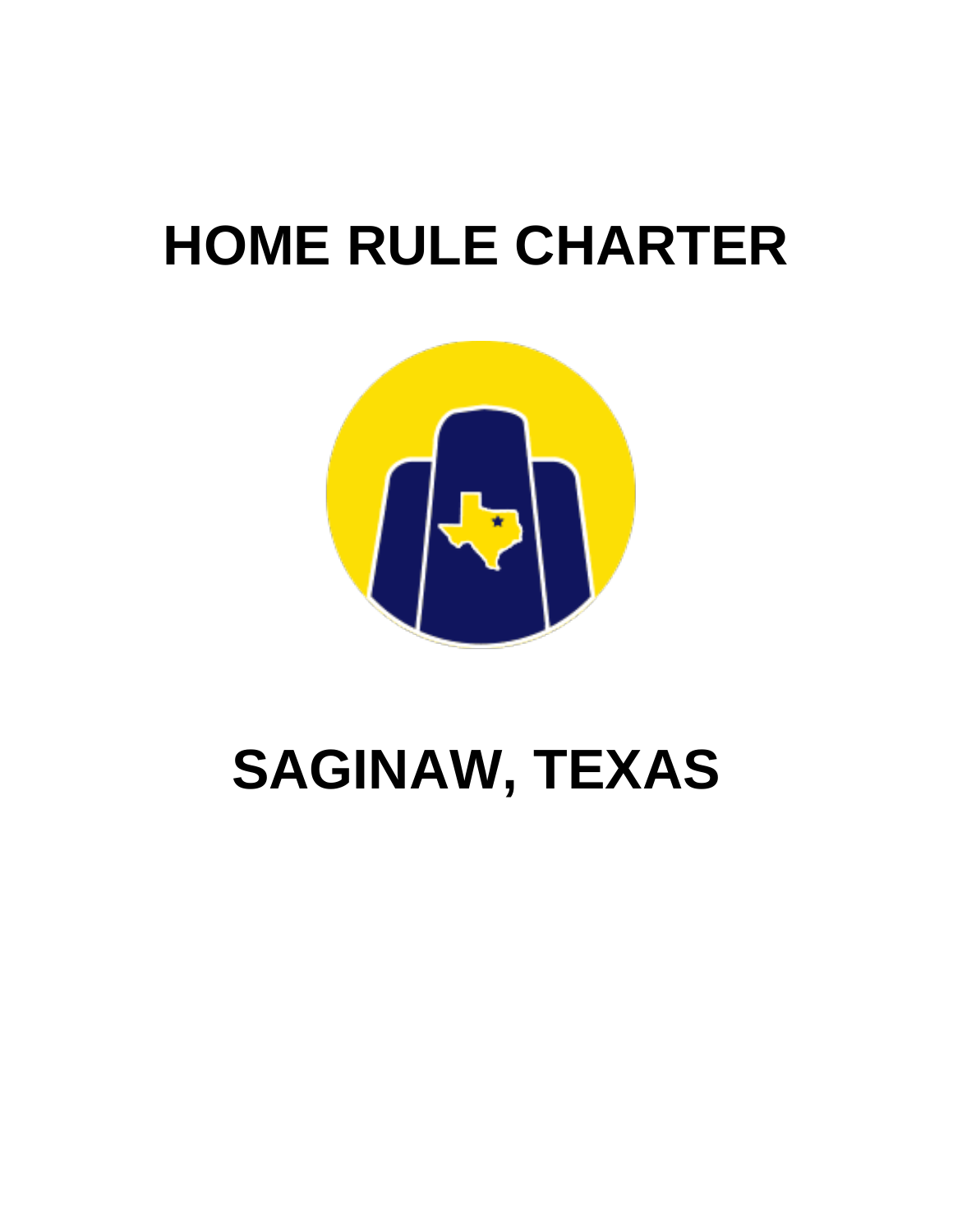**Adopted original City of Saginaw Home Rule Charter at January 16,1988 Election.** 

**Amended City of Saginaw Home Rule Charter at May 4, 2019 Election**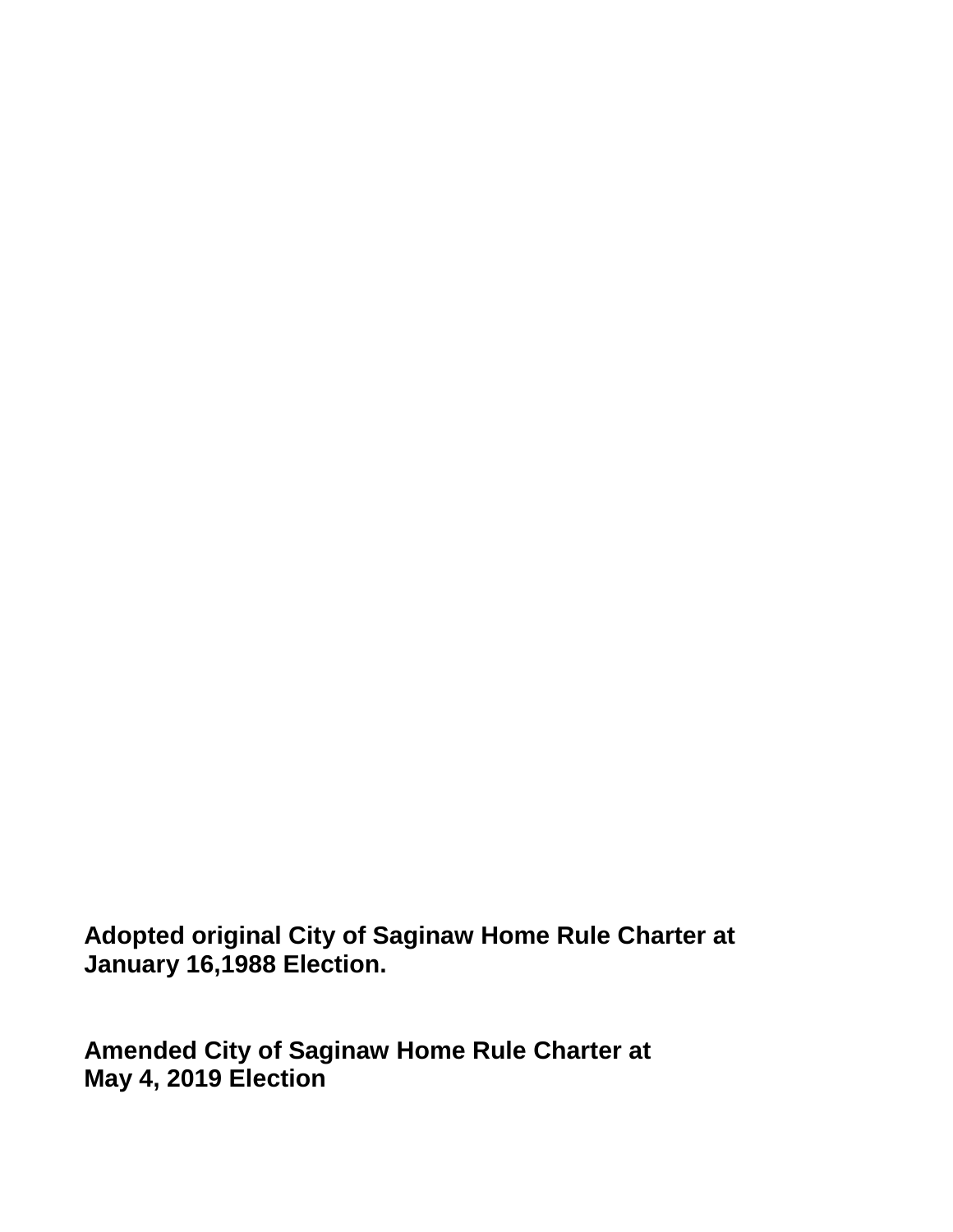## **CHARTER OF THE CITY OF SAGINAW, TEXAS**

| <b>ARTICLE I</b><br>Section I.01                                                                                                                                                                 | <b>CORPORATE NAME</b><br><b>Corporate Name</b>                                                                                                                                                                                                                                                                                                                                                                          | 1                                                                                                                    |
|--------------------------------------------------------------------------------------------------------------------------------------------------------------------------------------------------|-------------------------------------------------------------------------------------------------------------------------------------------------------------------------------------------------------------------------------------------------------------------------------------------------------------------------------------------------------------------------------------------------------------------------|----------------------------------------------------------------------------------------------------------------------|
| <b>ARTICLE II</b><br>Section 2.01                                                                                                                                                                | <b>BOUNDARIES</b><br><b>Boundaries</b>                                                                                                                                                                                                                                                                                                                                                                                  | 1                                                                                                                    |
| <b>ARTICLE III</b><br>Section 3.01                                                                                                                                                               | <b>FORM OF GOVERNMENT</b><br>Form of Government                                                                                                                                                                                                                                                                                                                                                                         | 1                                                                                                                    |
| <b>ARTICLE IV</b><br>Section 4.01                                                                                                                                                                | <b>GENERAL POWERS</b><br><b>Enumerated Powers</b><br>A. Powers of the City<br><b>B.</b> Eminent domain<br>C. Zoning and appeals<br>D. Establishment and maintenance of streets and other public<br>places<br>E. Authority over use of streets<br>F. Garbage disposal<br>G. Sanitary sewer system<br>H. Water system<br><b>Public library</b><br>L.<br>J. Public parks<br>K. Cemeteries                                  | 1<br>$\overline{c}$<br>$\overline{2}$<br>$\overline{c}$<br>2<br>2<br>3<br>3<br>3<br>3<br>3                           |
| <b>ARTICLE V</b><br>Section 5.01<br>Section 5.02<br>Section 5.03<br>Section 5.04<br>Section 5.05<br>Section 5.06<br>Section 5.07<br>Section 5.08<br>Section 5.09<br>Section 5.10<br>Section 5.11 | <b>CITY COUNCIL</b><br>City officials<br>Qualifications<br>Date of election; candidates to run for places; places designated;<br>terms of office<br><b>Hours of Election</b><br><b>Official ballot</b><br><b>Qualified voters</b><br>Election judges and other election officials<br>Judge of election<br>Vacancies<br>City council meetings<br>The council in the event the council membership falls below a<br>quorum | 3<br>3<br>$\overline{4}$<br>$\overline{4}$<br>$\overline{4}$<br>$\overline{4}$<br>$\overline{4}$<br>4<br>5<br>5<br>5 |
| <b>ARTICLE VI</b><br>Section 6.01<br>Section 6.02<br>Section 6.03<br>Section 6.04<br>Section 6.05<br>Section 6.06                                                                                | <b>POWERS AND DUTIES OF OFFICERS</b><br>Powers of the council<br>Duties of the mayor; mayor pro tem<br>Powers and duties of the council<br>Appointment of removal by city council<br>City manager<br>Appointment and removal of city secretary                                                                                                                                                                          | 5<br>5<br>6<br>$\overline{7}$<br>7<br>8                                                                              |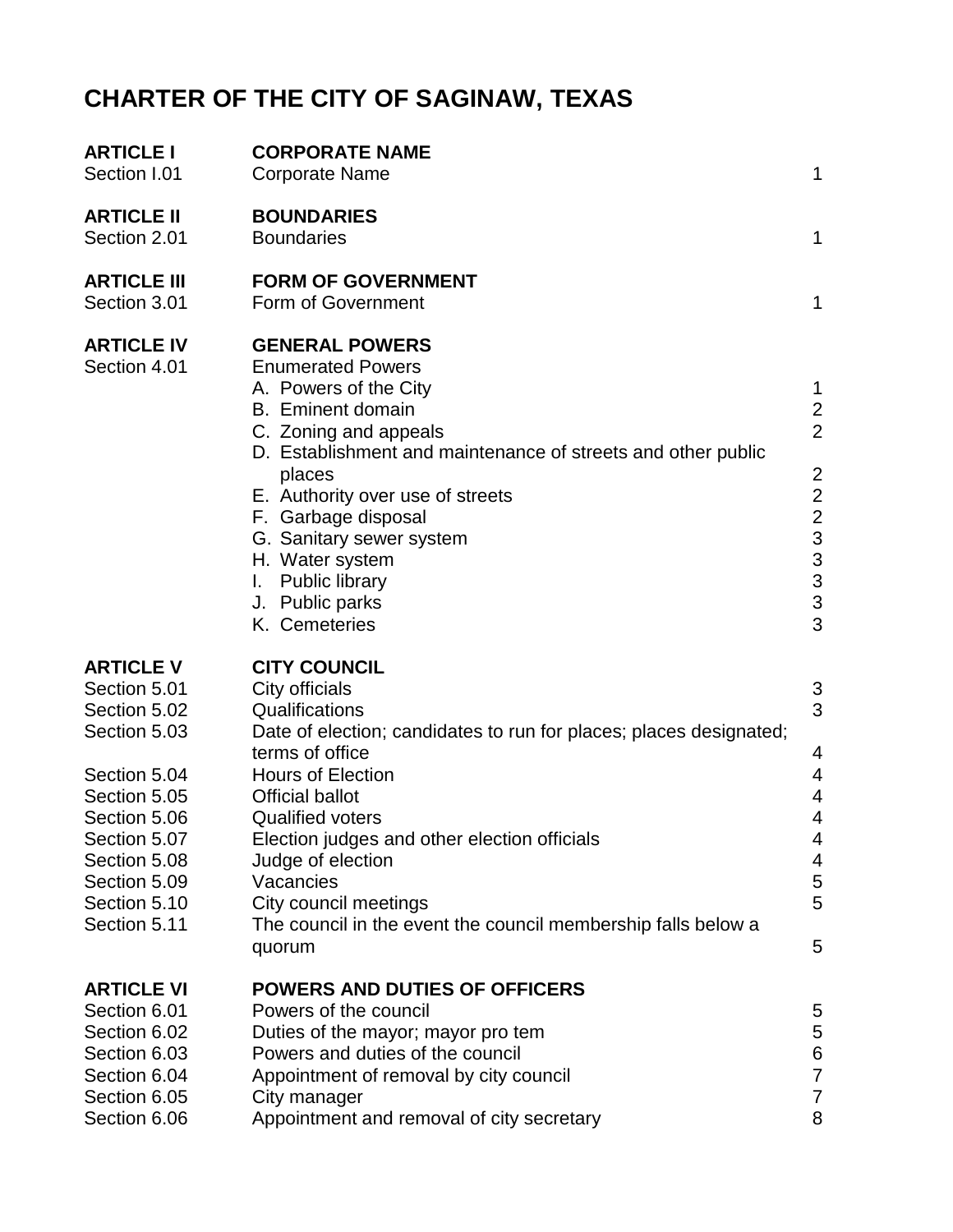| Section 6.07                                                                                 | Appointment and removal of city attorney                                                                                                                                                                           | 8                                 |
|----------------------------------------------------------------------------------------------|--------------------------------------------------------------------------------------------------------------------------------------------------------------------------------------------------------------------|-----------------------------------|
| Section 6.08                                                                                 | Municipal court<br>A. Municipal court established<br>B. Additional municipal court<br>C. Judge of the municipal court<br>D. Clerk of the municipal court<br>E. Procedure of the municipal court                    | 8<br>$\bf 8$<br>$\bf 8$<br>9<br>9 |
| <b>ARTICLE VII</b>                                                                           | <b>RESERVED</b>                                                                                                                                                                                                    |                                   |
| <b>ARTICLE VIII</b><br>Section 8.01                                                          | <b>PUBLIC UTILITIES</b><br><b>Municipal utilities</b><br>A. City owned utilities<br>B. Service outside of city limits                                                                                              | 9<br>$\boldsymbol{9}$             |
| Section 8.02<br>Section 8.03<br>Section 8.04<br>Section 8.05<br>Section 8.06<br>Section 8.07 | Power to grant franchise; term<br>Grant not to be exclusive, except for solid waste service franchise<br>Ordinance granting franchise<br><b>Transfer of franchise</b><br>Franchise value not allowed<br>Regulation | $9$<br>10<br>10<br>10<br>10       |
| Section 8.08<br>Section 8.09                                                                 | A. Right of way<br>B. Repair of rights-of-way<br>Public service corporations to file annual reports<br><b>Regulation of Rates</b><br>A. Authority of the city council<br>B. Ordinance regulating rates             | 10<br>11<br>11<br>11<br>11        |
| <b>ARTICLE IX</b><br>Section 9.01<br>Section 9.02<br>Section 9.03<br>Section 9.04            | <b>CONTRACTS</b><br>General<br><b>Personal services</b><br>Goods, materials, services or supplies<br>Competitive bidding                                                                                           | 12<br>12<br>12<br>12              |
| <b>ARTICLE X</b><br>Section 10.01<br>Section 10.02                                           | <b>OWNERSHIP OF REAL OR PERSONAL PROPERTY</b><br>Acquisition of property<br>Real estate, etc., owned by the city                                                                                                   | 13<br>13                          |
| <b>ARTICLE XI</b><br>Section 11.01                                                           | <b>STREETS AND ALLEYS</b><br><b>Street powers</b>                                                                                                                                                                  | 13                                |
| <b>ARTICLE XII</b><br>Section 12.01<br>Section 12.02<br>Section 12.03<br>Section 12.04       | <b>FINANCE AND BUDGET</b><br>Preparation, submission and adoption<br>Hearing<br>Adoption<br><b>Expenditures</b>                                                                                                    | 14<br>14<br>14<br>14              |
| Section 12.05<br>Section 12.06                                                               | Public records<br>Independent audit                                                                                                                                                                                | 14<br>14                          |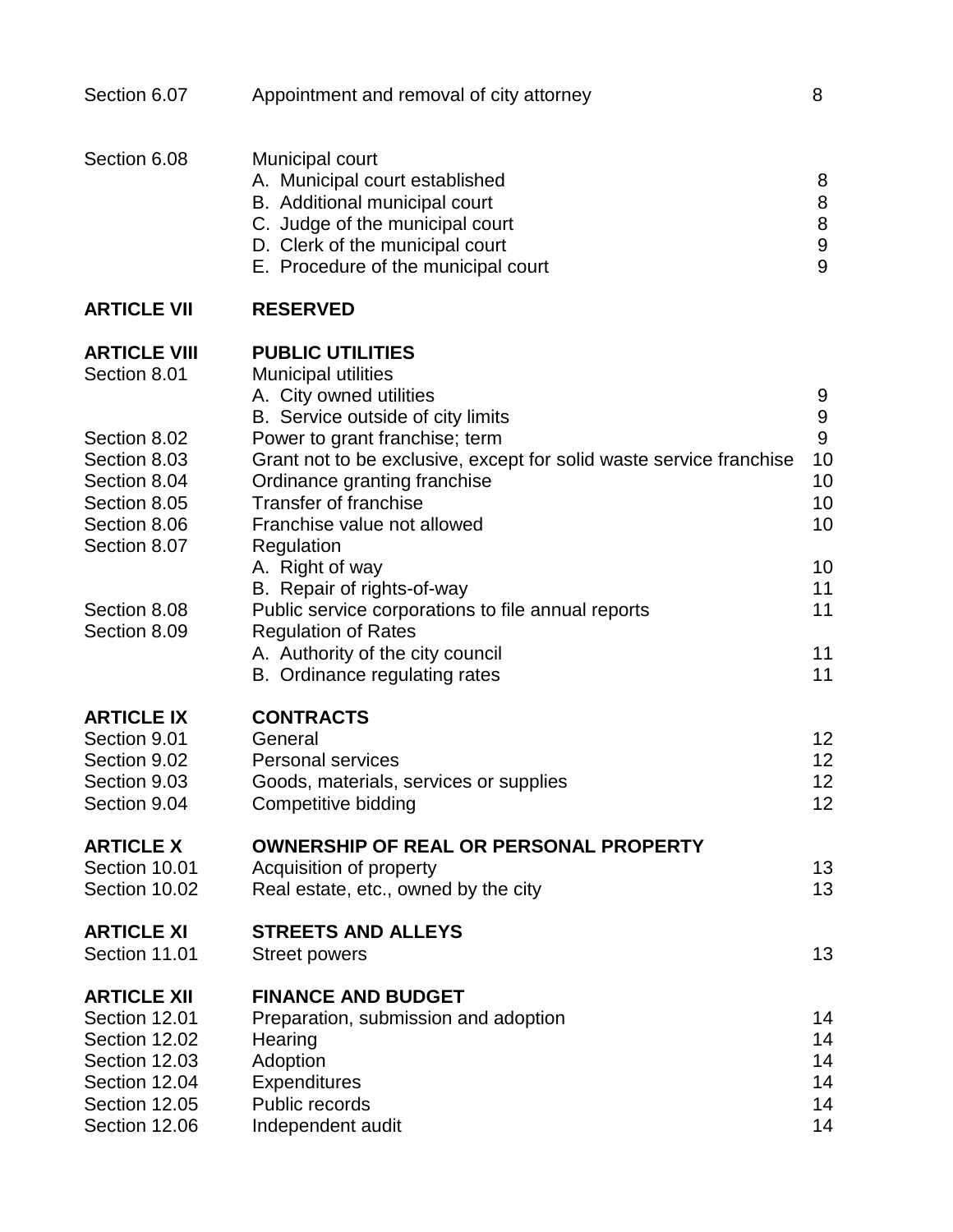| <b>ARTICLE XIII</b> | <b>TAXATION</b>                                    |    |
|---------------------|----------------------------------------------------|----|
| Section 13.01       | Property subject to taxation                       | 15 |
| Section 13.02       | Power to tax                                       | 15 |
| Section 13.03       | <b>Taxation of franchise</b>                       | 15 |
| Section 13.04       | Limitation of tax rate                             | 15 |
| Section 13.05       | Power to borrow                                    | 15 |
| Section 13.06       | Procedures                                         | 16 |
| <b>ARTICLE XIV</b>  | <b>PLANNING AND BUILDING REGULATIONS</b>           |    |
| Section 14.01       | The planning and zoning commission                 | 16 |
| Section 14.02       | Planning and zoning commission powers and duties   | 16 |
| Section 14.03       | Master plan                                        | 16 |
| Section 14.04       | Legal effect of the master plan                    | 17 |
| Section 14.05       | General building regulations                       | 17 |
| Section 14.06       | <b>Building lines</b>                              | 17 |
| <b>ARTICLE XV</b>   | <b>RECALL OF OFFICERS</b>                          |    |
| Section 15.01       | Scope of recall                                    | 17 |
| Section 15.02       | Petition for recall                                | 18 |
| Section 15.03       | Form of recall petition                            | 18 |
| Section 15.04       | Various papers constituting petition               | 18 |
| Section 15.05       | Presentation of petition to city council           | 18 |
| Section 15.06       | Public hearing to be held                          | 19 |
| Section 15.07       | Election to be called                              | 19 |
| Section 15.08       | <b>Ballots in recall election</b>                  | 19 |
| Section 15.09       | Result of recall election                          | 19 |
| Section 15.10       | Recall – restriction thereon                       | 19 |
| Section 15.11       | Failure of city council to act                     | 20 |
| <b>ARTICLE XVI</b>  | <b>INITIATIVE AND REFERENDUM</b>                   |    |
| Section 16.01       | General power                                      | 20 |
| Section 16.02       | Initiative and referendum                          |    |
|                     | A. Initiative                                      | 20 |
|                     | B. Referendum                                      | 20 |
| Section 16.03       | Voluntary submission of legislation by the council | 21 |
| Section 16.04       | Form of Ballots                                    | 21 |
| Section 16.05       | Publication of proposed referred ordinances        | 21 |
| Section 16.06       | Adoption of ordinances                             | 21 |
| Section 16.07       | Inconsistent ordinances                            | 22 |
| Section 16.08       | Further regulations by city council                | 22 |
| Section 16.09       | Franchise ordinances                               | 22 |
| <b>ARTICLE XVII</b> | <b>GENERAL PROVISIONS</b>                          |    |
| Section 17.01       | Continuity in government                           | 22 |
| Section 17.02       | Effect of charter on existing law                  | 22 |
| Section 17.03       | Official oath                                      | 22 |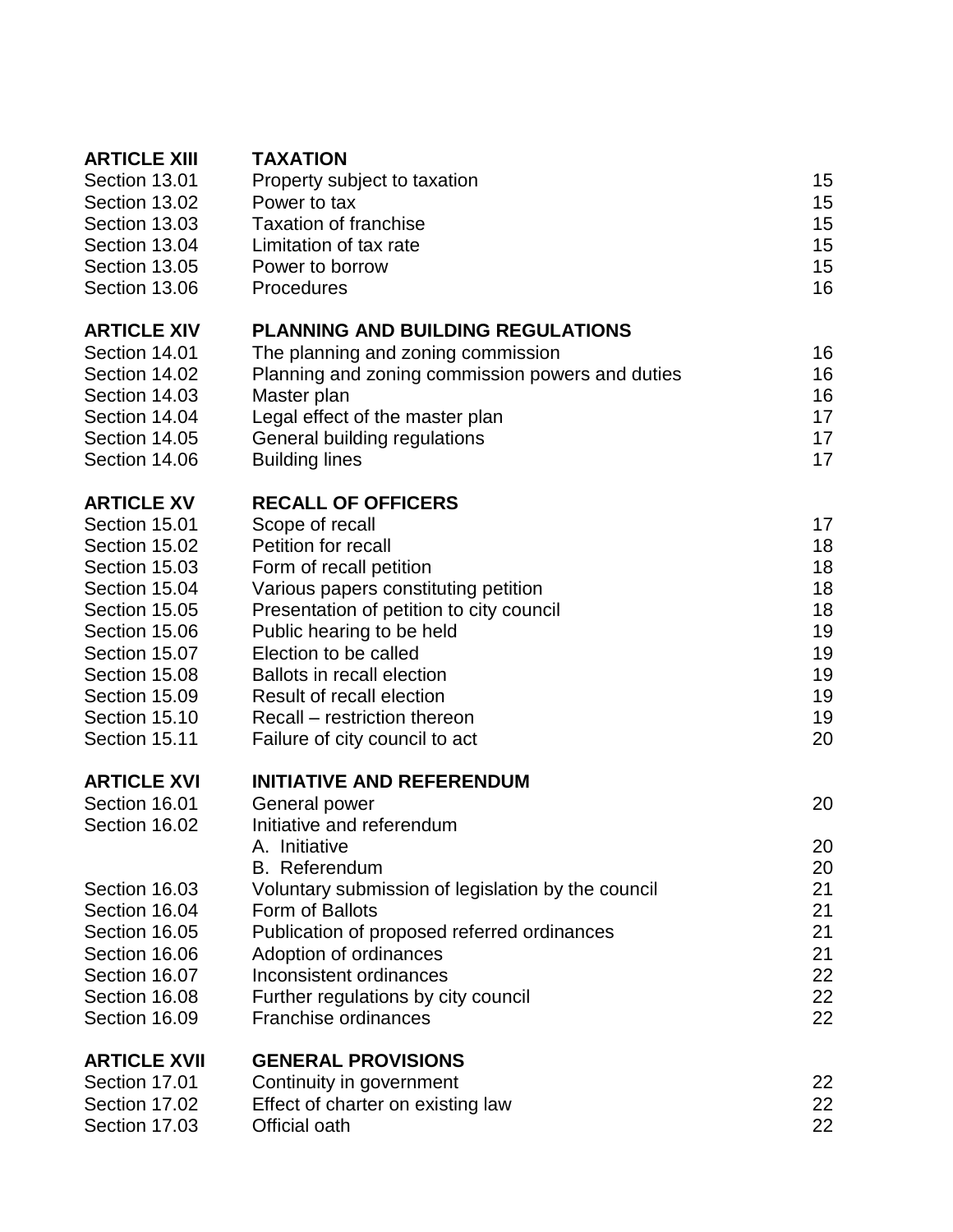| <b>ARTICLE XVIII</b> | <b>SAVINGS CLAUSE, ETC.</b>                               |    |
|----------------------|-----------------------------------------------------------|----|
| Section 17.21        | Qualification of appointees                               | 26 |
| Section 17.20        | Construction of the charter                               | 26 |
| Section 17.19        | Amendment of the charter                                  | 26 |
| Section 17.18        | Bonds of contractors                                      | 26 |
| Section 17.17        | Bonds of city officials, employee, or department director | 26 |
| Section 17.16        | Pools, ponds and lakes                                    | 26 |
| Section 17.15        | <b>Building permits</b>                                   | 25 |
| Section 17.14        | Political and religious discrimination                    | 25 |
| Section 17.13        | <b>Ethics</b>                                             | 24 |
| Section 17.12        | Nepotism                                                  | 24 |
| Section 17.11        | Offset to debts                                           | 24 |
| Section 17.10        | Judicial notice                                           | 24 |
| Section 17.09        | Bond or security not required                             | 24 |
| Section 17.08        | Execution, garnishment and assignment                     | 24 |
| Section 17.07        | Notice of injury or damage                                | 23 |
| Section 17.06        | Official newspaper                                        | 23 |
| Section 17.05        | Public records                                            | 23 |
| Section 17.04        | Public meetings                                           | 22 |

| лі і і УБЕ Ліні | <u>UAVINUU ULAUUL, LTU.</u> |  |
|-----------------|-----------------------------|--|
| Section 18.01   | Savings clause, etc.        |  |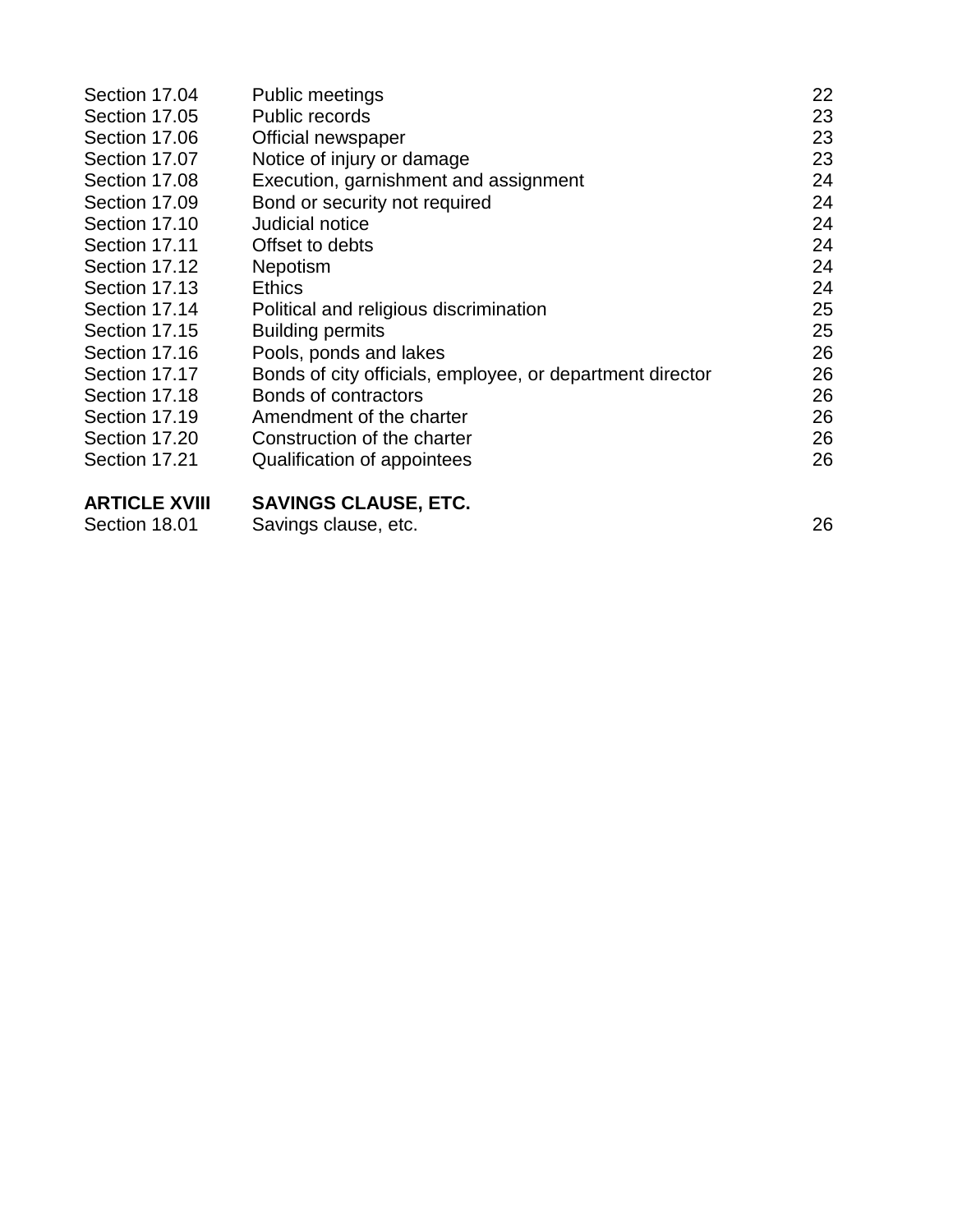## **CHARTER**

## **ARTICLE I CORPORATE NAME**

#### **Sec. 1.01. - Corporate name.**

All the citizens of the City of Saginaw, Tarrant County, Texas, as the boundaries and limits of said city are herein established, shall be a municipality, incorporated under and to be known by the name and style of the City of "Saginaw" with such powers, rights and duties as are herein provided.

### **ARTICLE II BOUNDARIES**

#### **Sec. 2.01. - Boundaries.**

The City Council may by ordinance, resolution or agreement with adjoining cities fix the boundaries in compliance with state law. The City Council may exchange territory with other cities and towns and disannex territory and annex territory. Residents of annexed territory shall be entitled to all rights and privileges of citizens who reside in the City, and shall be bound by the acts, ordinances, resolutions, and regulations of the City. The boundaries and limits of the City of Saginaw, until changed in the manner herein provided, shall be the same as have heretofore been established and as exist on the date of the adoption of this charter.

## **ARTICLE III FORM OF GOVERNMENT**

#### **Sec. 3.01. - Form of government.**

The municipal government provided by this charter shall be known as the "council-manager government" pursuant to its provisions and subject only to the limitations imposed by the state constitution and statutes, all powers of the city shall be exercised in the manner prescribed by this charter, or if the manner be not prescribed then in such manner as may be prescribed by ordinance.

## **ARTICLE IV GENERAL POWERS**

#### **Sec. 4.01. - Enumerated powers.**

**A. Powers of the city.** The city shall have the powers granted to municipal corporations by the constitution and laws of the State of Texas, including the implied powers necessary to execute the powers granted. The specific mention of a particular power shall not be construed as limiting in any way the general powers granted herein. These powers include, but are not limited to: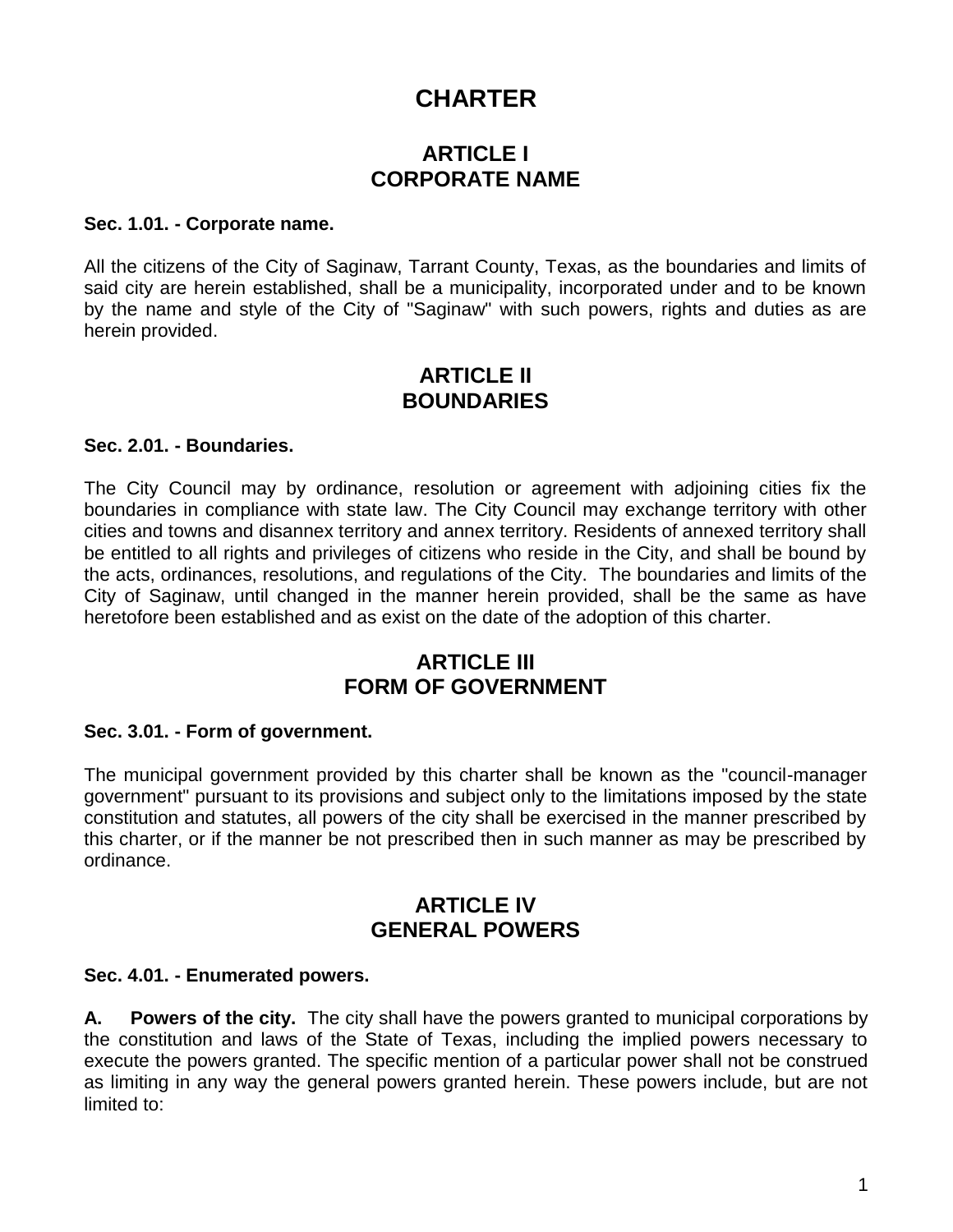(1) the acquisition of property inside or outside the city for any municipal purpose;

(2) the sale, lease, management, and control of city property as the best interests of the city require;

(3) the establishment and use of a corporate seal;

(4) the right to sue and be sued in the courts (provided this right is not a waiver of sovereign immunity, and shall never be so construed);

(5) the right to enter into contracts;

(6) the right to cooperate with state, federal, and other local governments to accomplish any lawful purpose in the best interest of the city and its inhabitants; and

(7) the adoption of ordinances for maintaining and promoting the peace and welfare of the city and for executing the functions of government.

**B. Eminent domain.** The city has the power of eminent domain to take private and public property, in or outside the city, for any public purpose, when necessary or desirable to carry out the powers conferred upon the city by this Charter or state law. This power of eminent domain includes the right of the city to take full title or an easement in land.

#### **C. Zoning and appeals.**

(1) *Zoning*. The city council has the authority to zone the city and to pass necessary ordinances and regulations to implement zoning in accordance with state law, or ordinance of the city.

(2) *Board of adjustment*. The city council shall create a board of adjustment as provided by state law which shall hear appeals from administrative decisions concerning the zoning ordinance, decide applications for variances, and perform other functions assigned by ordinance.

**D. Establishment and maintenance of streets and other public places.** The city has the inalienable power to establish, lay out, open, close, abandon, maintain, improve, regulate, and supervise the streets, bridges, alleys, sidewalks, parks, squares, and other public places of the city.

**E. Authority over use of streets.** The city has inalienable and exclusive authority and jurisdiction over the uses in, upon, over, and under the streets, alleys, and other rights-of-way of the city. This exclusive authority includes, but is not limited to, the right to regulate, locate, relocate, remove, or prohibit the location of, all utility pipes, lines, wires, or other property.

**F. Garbage disposal.** The city has the authority to provide a solid waste system for the city. The city council may by ordinance adopt regulations for the handling of all garbage, trash, and rubbish in the city and fix charges for its removal. Any contract or license permitting or authorizing garbage or solid waste removal service within the city shall be subject to the provisions of Article VIII of this charter.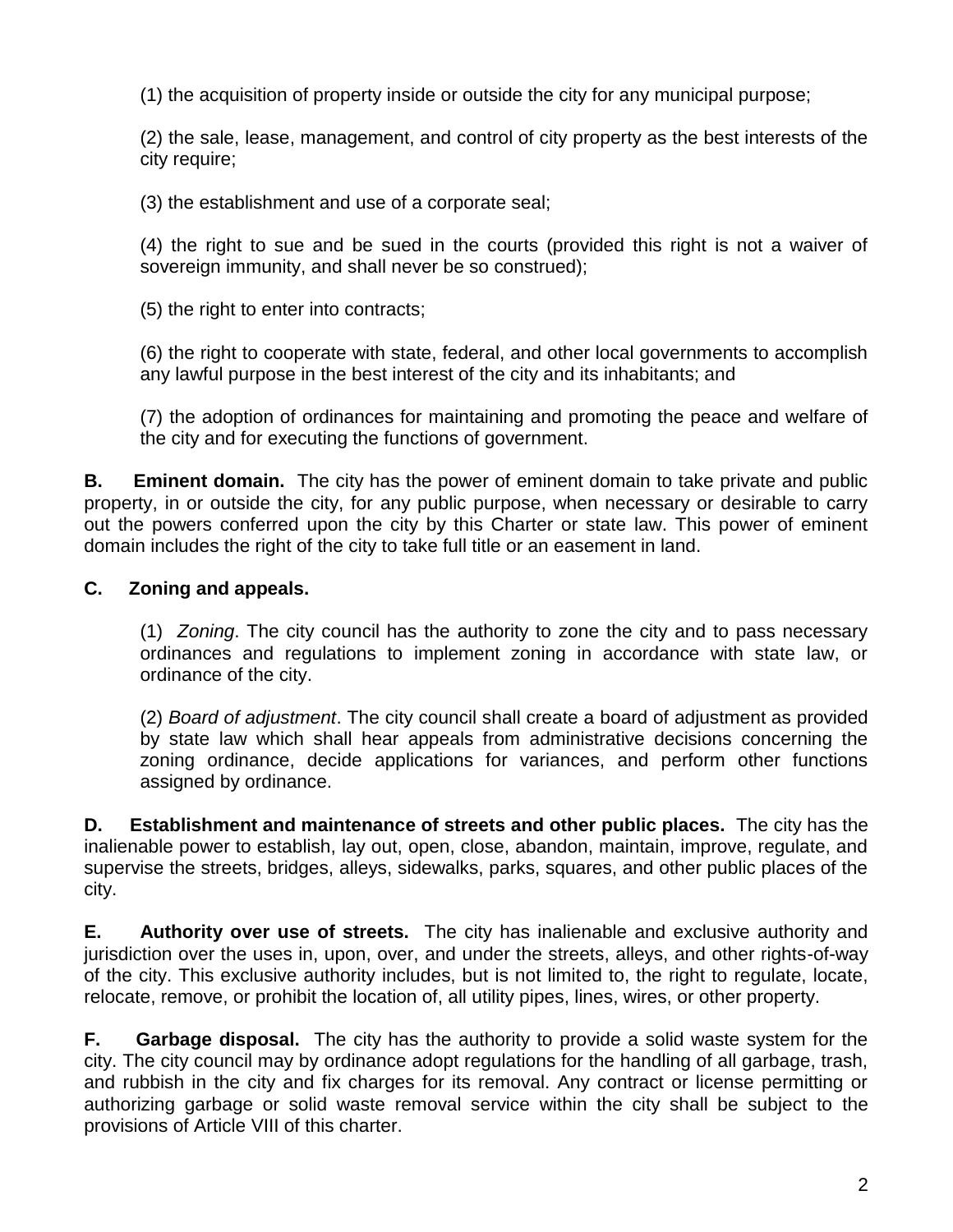**G. Sanitary sewer system.** The city has the authority to provide a sanitary sewer system and to require property owners to connect their premises to the sewer system. The city council may by ordinance provide penalties for failure to make sanitary sewer connections, adopt regulations for the protection of the sewer system, and fix charges for sanitary sewer service.

**H. Water system.** The city has the authority to provide for a water system and its management. The city council may by ordinance prescribe charges and regulations, for water connections, turn-on, cut-off, consumption, use, and waste, and prescribe penalties for violation of these regulations.

**I. Public library.** The city has the authority to establish and maintain a public library free to residents within the city and to cooperate with any person or other entity, under terms the city council may prescribe, for the establishment or maintenance of the public library.

**J.** Public parks. The city has authority to provide and control city parks. Pursuant to this authority, the city may install improvements in the parks, including, but not limited to, landscaping, amusements, recreational facilities, buildings, playgrounds, walkways, and driveways.

**K. Cemeteries.** The city has the authority to:

(1) regulate burial grounds, cemeteries, and crematories owned by any person, firm, or corporation;

(2) condemn and close a burial ground, cemetery, or crematory when the public interest or public health demands it; and

(3) purchase, establish, own, regulate and maintain one or more cemeteries.

## **ARTICLE V CITY COUNCIL**

#### **Sec. 5.01. - City officials.**

The municipal government of the city shall consist of a city council composed of a mayor and six councilmembers. Said mayor and council shall be elected from the city at large. The city councilmembers and mayor each shall be allowed a minimum of \$25.00 dollars per meeting, provided that the total salary paid during any year to the entire (7 member) city council in the aggregate shall not exceed the annual compensation of the lowest paid permanent full-time city employee; and such designated actual expenses supported in writing.

#### **Sec. 5.02. - Qualifications.**

Each of the six councilmembers and mayor shall on the date of the election, be at least 21 years of age, a citizen of the United States of America and a registered, qualified voter of the City of Saginaw, shall reside and shall have resided for at least one year preceding the election date at which he is a candidate, within the corporate limits of Saginaw; and shall not be in arrears in the payment of any taxes due the city; meeting all other qualifications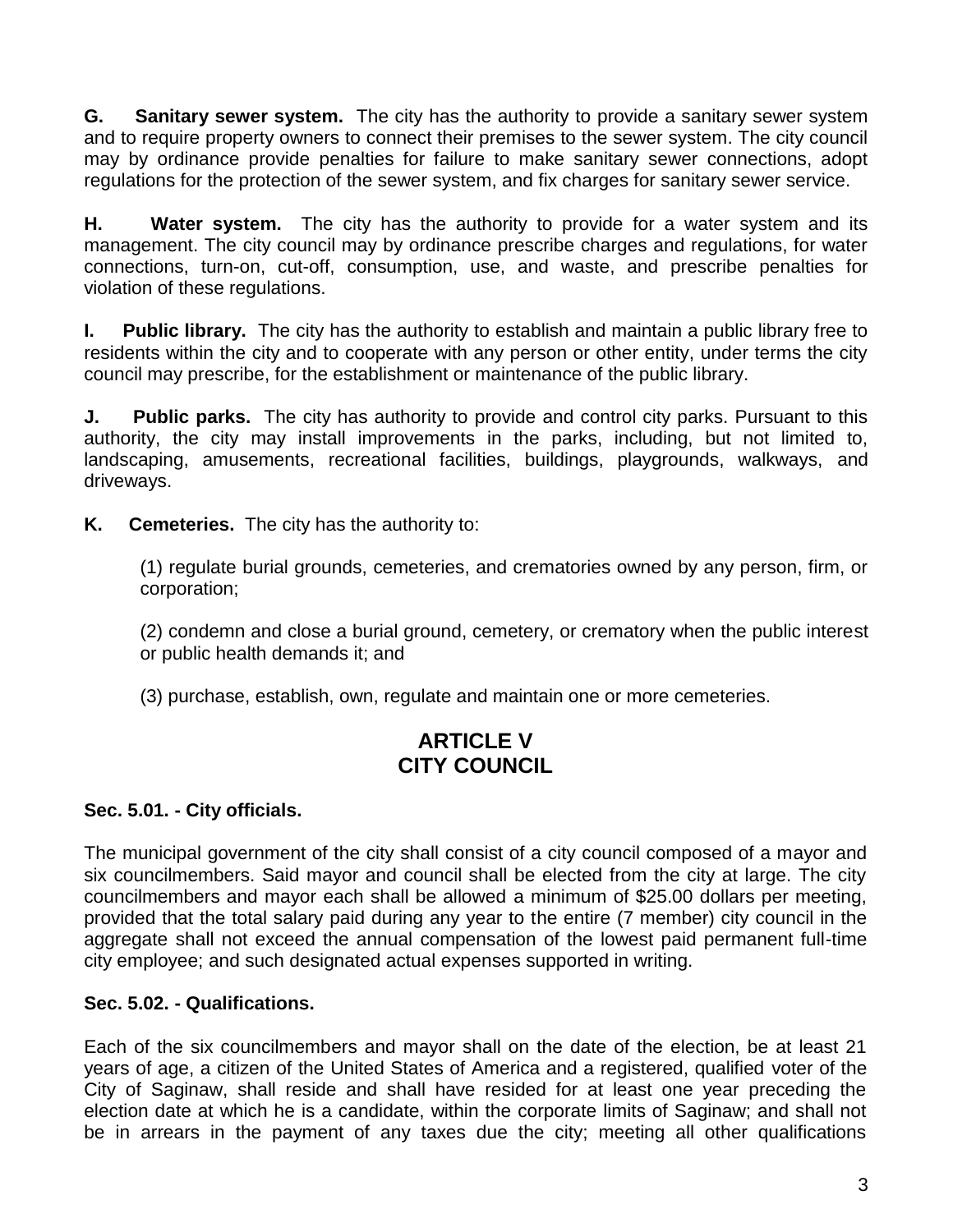prescribed by article 1.05 of the Texas Election Code and any amendment thereof. A member of the council ceasing to possess any of the qualifications specified in this section, or any other sections of this charter, or convicted of a felony while in office, shall immediately forfeit his office.

#### **Sec. 5.03. - Date of election; candidates to run for places; places designated; terms of office.**

The regular municipal elections of the City of Saginaw shall be held every year for the election of mayor and councilpersons on the first Saturday of May, and the same shall be conducted and the results canvassed and announced by the election authorities prescribed by the Election Code of the State of Texas, and said code shall control in all municipal elections except as otherwise herein provided.

The mayor and councilmember place 2 will be elected in 1988 for three year terms. Councilmembers place 4 and place 6 will be elected in 1988 for two year terms until 1990. Thereafter, places 4 and 6 will be three year terms. Three councilmembers, places 1, 3, and 5 will be elected for three year terms in 1989. Terms of office for mayor and council after 1993 will be three year terms.

#### **Sec. 5.04. - Hours of election.**

The polls shall be open at each election from 7:00 a.m. until 7:00 p.m.

#### **Sec. 5.05. - Official ballot.**

The official ballot shall be drawn up by the city secretary and approved by the city attorney and will contain the names of all qualified candidates for office, except those who may have been withdrawn, deceased or become ineligible. Names will be placed on the ballot without party designation and position on the ballot will be determined by a drawing held by the city secretary. Filing within time limits shall be as prescribed by state law.

#### **Sec. 5.06. - Qualified voters.**

A registered voter must live within the city limits for 30 days in order to be eligible to vote.

#### **Sec. 5.07. - Election judges and other election officials.**

The election judges, and other election officials for conducting all city elections, shall be appointed as permitted by law. The election judges shall conduct the elections, determine, record, and report the results as provided by the election laws of Texas.

#### **Sec. 5.08. - Judge of election.**

The city council shall be the judge of the election and qualification of its own members and of the mayor, subject to the courts in the case of contest. In accordance with state law, the city council shall, as soon as practical after the election, canvass the returns and declare the results of such election. The council and council candidates receiving the majority number of votes for an office shall be declared elected. If such election results in a candidate not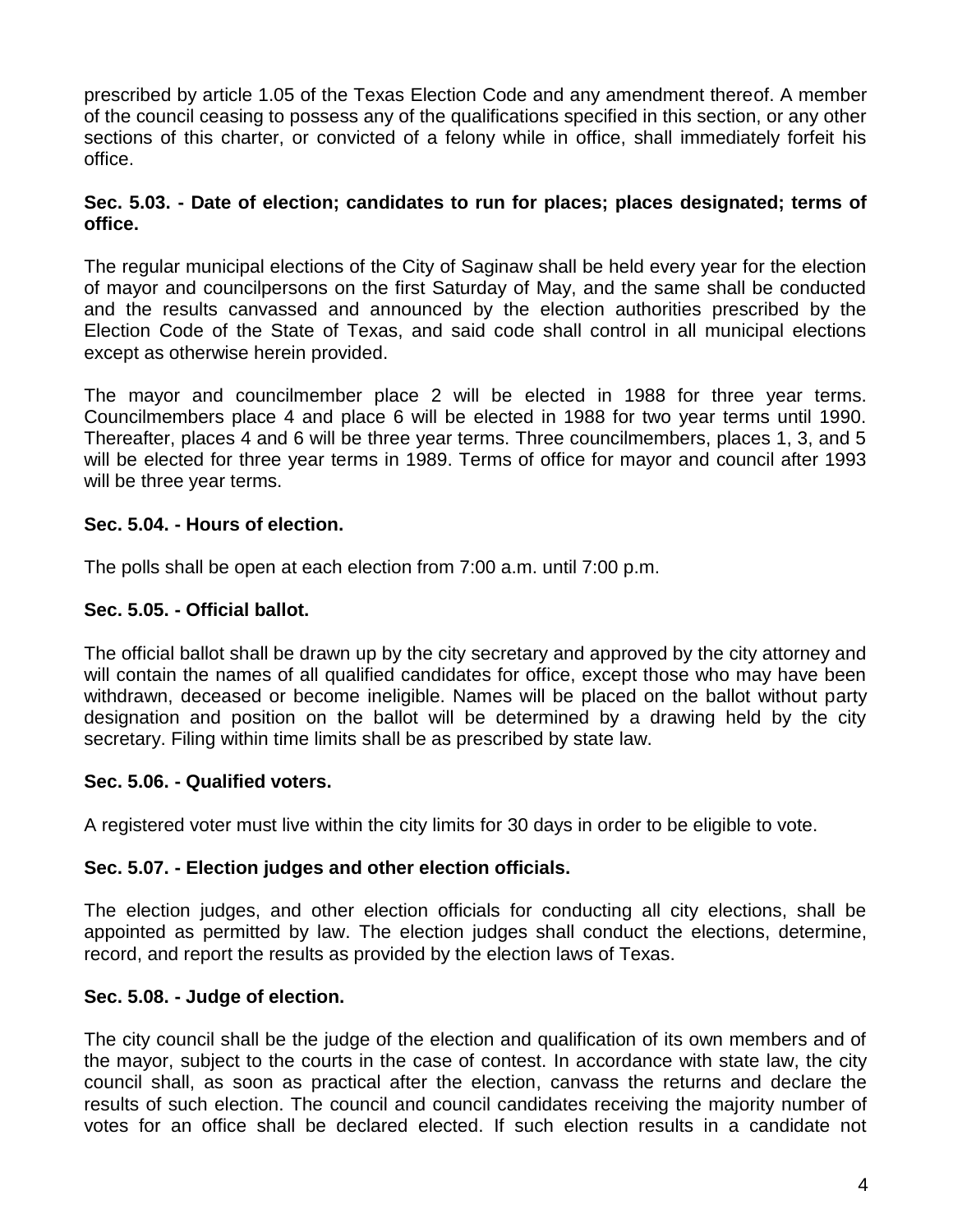receiving a majority of the votes cast, it shall be the duty of the council to order a second election for the office or offices in which candidates did not receive a majority of votes. The election shall be held in accordance with state law. In said section election, only the two candidates receiving the most votes in the first elections shall be eligible to run. In the event one of the candidates of the second election withdraws or dies, a second election shall not be held for that office, and the other candidate for such office shall be declared elected, and shall be seated.

#### **Sec. 5.09. - Vacancies.**

In case of a vacancy from any cause in the office of mayor or councilmember, the city council shall order a special election to fill such vacancy to be held in accordance with rules set forth in the Texas Constitution for three year terms. In the event a vacancy occurs on the council for an unexpired term of 12 months or less, the council may call a special election to fill the vacancy, or by a majority vote of the remaining council, appoint a replacement to fill the vacancy.

#### **Sec. 5.10. - City council meetings.**

The city council shall meet a minimum of one time per month. The council may by ordinance establish additional regular meetings, and hold as many special meetings as necessary.

#### **Sec. 5.11. – The council in the event the council membership falls below a quorum.**

A quorum of the council shall be four (4) members. In the event there are more than three (3) vacancies due to death or disability, the remaining members shall constitute a quorum, and shall proceed to fill the vacancies as required by state law and permitted by this charter. In the event there are six (6) or more vacancies, the county judge is authorized and directed to appoint qualified person(s) if there is less than twelve (12) months remaining on any unexpired term or to call an election to fill the vacancies as permitted by this charter and required by the Texas Constitution.

## **ARTICLE VI POWERS AND DUTIES OF OFFICERS**

#### **Sec. 6.01. - Powers of the council.**

All powers and authority which are expressly or explicitly conferred on or possessed by the city shall be vested in and exercised by the city council, provided however, that the council shall have no power to exercise those powers which are expressly conferred upon other city officers by this charter.

#### **Sec. 6.02. - Duties of mayor; mayor pro-tem.**

The Mayor of the City of Saginaw shall preside over the meetings of the city council and perform such other duties consistent with the office as may be imposed upon him by this charter and the ordinances and resolutions passed pursuant hereof. He may participate in the discussion of all matters coming before the council and shall be entitled to vote in all cases, but shall have no veto power. He shall sign all contracts and conveyances made or entered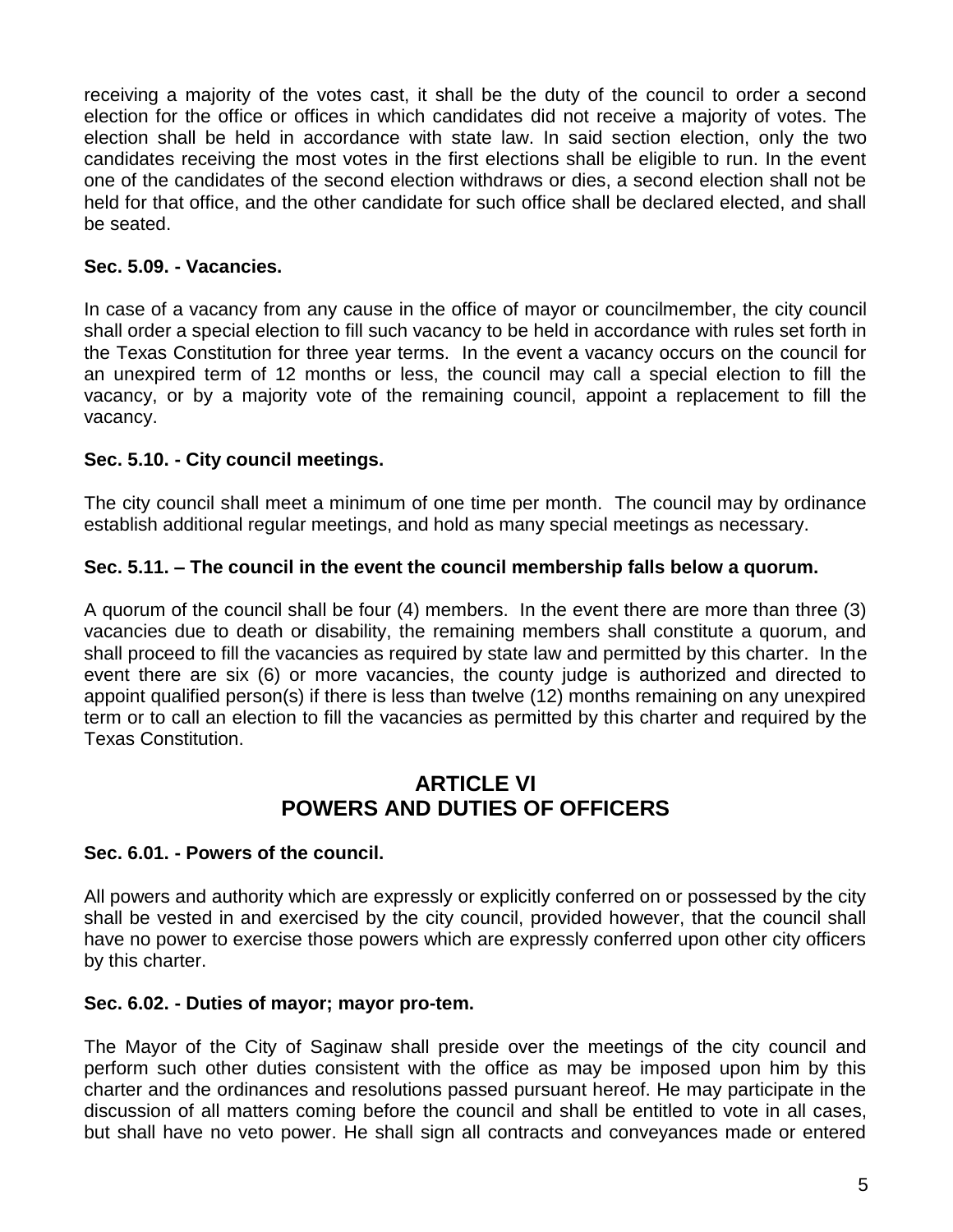into by the city and all bonds issued under the provisions of this charter, and shall be the chief executive officer of the city. He shall be recognized as the official head of the city by the court for the purpose of serving civil process, by the governor for the purpose of enforcing military law, and on all ceremonial purposes. In time of danger or emergency, the mayor may, with the consent of the council, take command of the police and other departments and govern the city by proclamation and maintain order and enforce all laws.

The mayor pro-tem shall be elected from among the members of the city council, shall be elected each year at the first regular meeting following the general city election, and shall, in the absence or disability of the mayor, perform all the mayor's duties.

#### **Sec. 6.03. - Powers and duties of city council.**

The powers and duties herein conferred upon the city council shall include, but shall not be limited to the following:

- (1) To appoint and remove the city manager.
- (2) To adopt the budget of the city.
- (3) To authorize the issuance of bonds by a bond ordinance.
- (4) As a whole to conduct investigations into the conduct of any office, department, or agency of the city and make investigation as to municipal affairs.

(5) To appoint the necessary commissions and boards to assist the council in the performance of its duties and responsibilities. Such powers subject to the restrictions of the charter and the laws of the State of Texas.

- (6) To adopt plats.
- (7) To adopt and modify the official map of the city.

(8) To regulate, license, and fix the charges or fares made by any person owning, obtaining or controlling any vehicle of any character used for carrying of passengers for hire on the public streets and alleys of the city.

(9) To provide for the establishment and designations of fire limits and to prescribe the kind and character of buildings or structures or improvements to be erected therein, and provide for the condemnation of dangerous structures or buildings or dilapidated buildings calculated to increase the fire hazard, and the manner of their removal or destruction.

(10) To fix the salaries and compensation for the non-elective city officers and employees.

- (11) To provide for sanitary sewer and water system.
- (12) May regulate burial grounds, cemeteries, and crematories and condemn and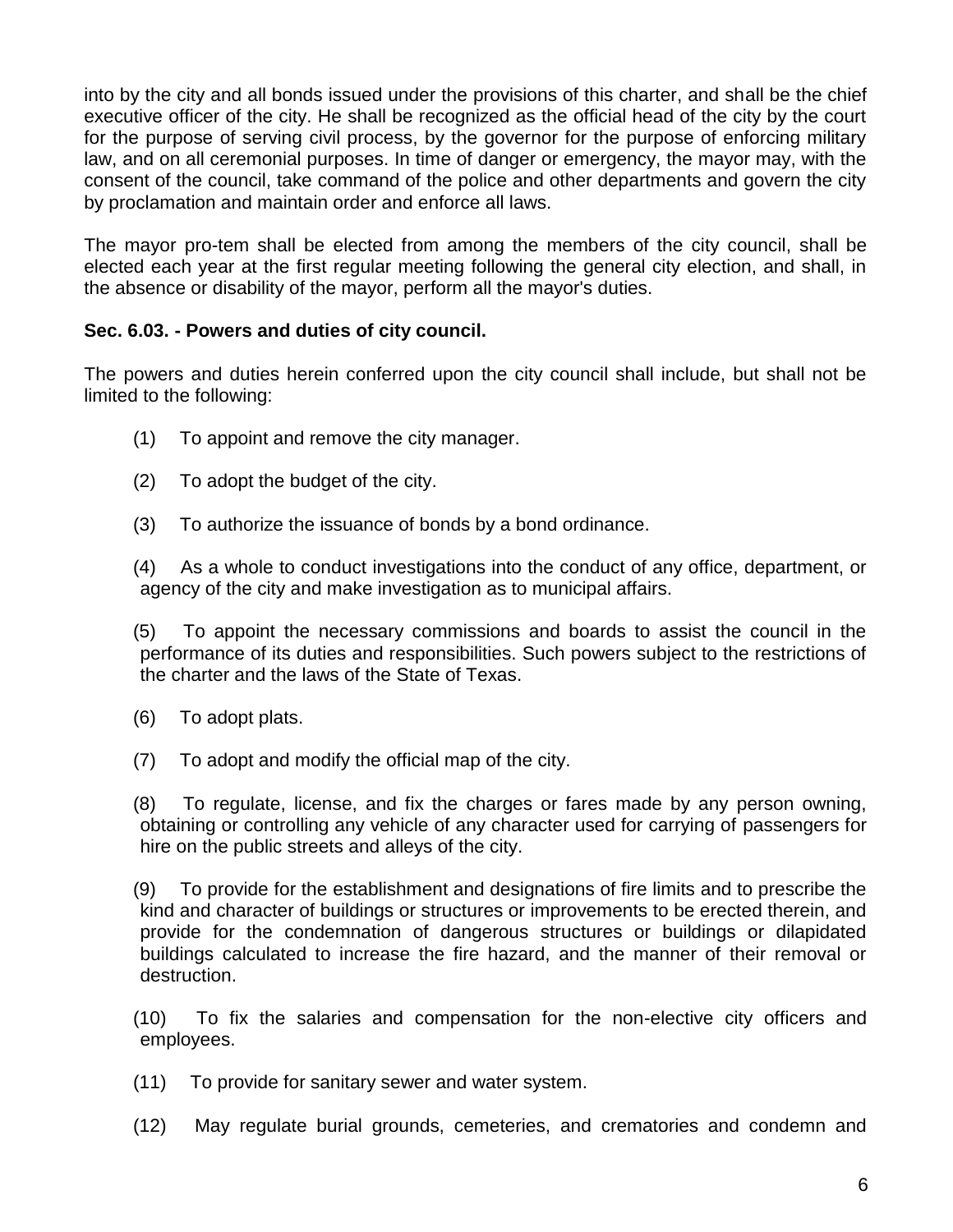close any such burial grounds, cemeteries, and crematories in the thickly settled portions of the city when public interest or public health may demand, and may regulate interment of the deceased.

#### **Sec. 6.04. - Appointment or removal by city council.**

Neither the council nor any of its members shall direct or request the appointment of any person to, or his removal from, office by the city manager or by any of his subordinates, or in any manner take part in the appointment or removal of officers and employees in the administrative service of the city. Except for the purpose of inquiry, the council and its members shall deal with the administrative service solely through the city manager and neither the council nor any member thereof shall give orders to any subordinates of the city manager, either publicly or privately. Any councilmember violating the provisions of this section shall be guilty of a class C misdemeanor and fined not in excess of \$200.00, and if so convicted, shall cease to be a councilmember. Whether convicted of a class C misdemeanor or not, a councilmember, found to be guilty of violating the provisions of this section, by a 5/6 vote of the remainder of the council shall cease to be a councilmember.

#### **Sec. 6.05. - City manager.**

**A. Appointment and qualifications***.* The council shall appoint a city manager who shall be the chief administrative officer of the city and shall be responsible to the council for the administration of all the affairs of the city. He shall be chosen by the council solely on the basis of his executive and administrative training, education, experience, ability, and character, and need not, when appointed, be a resident of the city. No member of the city council shall, during the time for which he is elected and for two years thereafter, be appointed city manager.

**B. Term, salary and removal.** The city manager shall be appointed or may be removed at the will and pleasure of the council by affirmative vote of four members of the council. The action of the council in suspending or removing the city manager shall be final; it being the intent of this charter to vest all authority and fix all responsibility of such suspension or removal in the council. In case of absence or disability of the city manager, the council may designate some qualified person other than an elected officer of the city to perform the duties of the office during such absence or disability. The city manager shall receive such compensation as may be fixed by the council.

**C. Powers and duties of the city manager.** The powers herein conferred upon the city manager shall include but shall not be limited to the following:

(1) Appoint and remove and officer or employee of the city except those officers and employees whose appointment or election is otherwise provided for by law or this charter.

(2) Direct and supervise the administration of all departments, offices and agencies of the city, except as otherwise provided by law or this charter.

- (3) See that all state laws and city ordinances are effectively enforced.
- (4) Prepare and submit the annual budget and a five year capital improvement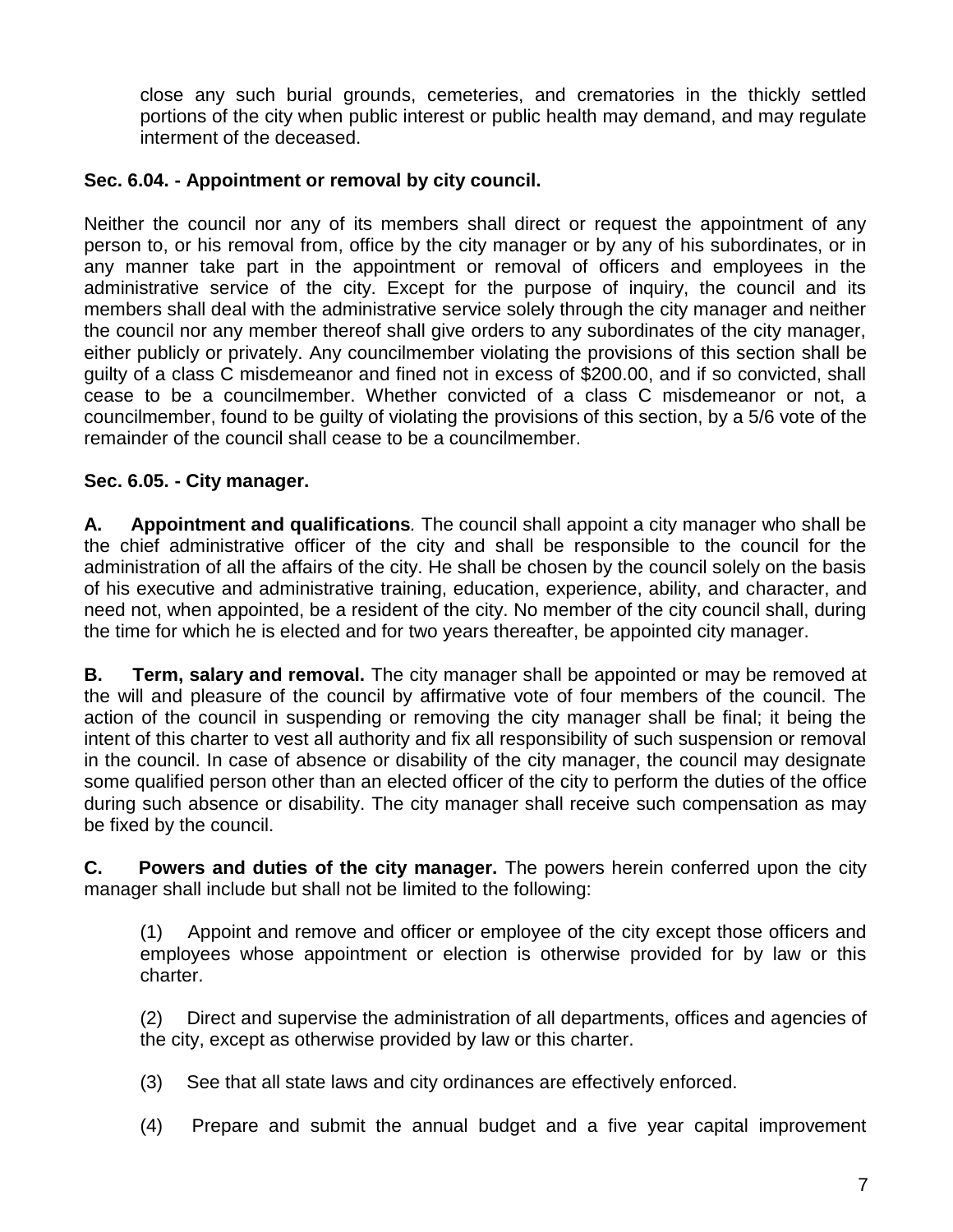program to the council as prescribed in article XII of the charter.

(5) Submit to the council monthly a report on the finances and administrative activities of the city and a complete report at the end of each fiscal year.

(6) Provide each department head with a financial report of his department monthly.

(7) Attend all meetings of the council except when excused by the council.

(8) Provide for the dissemination of personnel rules, regulations, and benefits as approved by the city council.

(9) Perform such other duties as may be prescribed by this charter or required of him by the council, not inconsistent with provisions of this charter.

(10) To establish other administrative departments and distribute the work of divisions and to abolish or consolidate said departments and divisions, provided funding is available in the approved budget.

#### **Sec. 6.06. - Appointment and removal of city secretary.**

The city council shall appoint the city secretary and such assistant city secretaries as deemed advisable with the approval of the council. The mayor may remove such employees with approval of 4/7 vote of the council. The city secretary, or an assistant city secretary, shall give notice of council meetings, shall keep the minutes of the proceedings of such meetings, shall authenticate by his signature and record in full, in a book kept and indexed for that purpose, all ordinances and resolutions, and shall perform such other duties as the city council shall assign to him and those elsewhere provided for in this charter, and shall keep and affix the city seal to all official documents.

#### **Sec. 6.07. - Appointment and removal of city attorney.**

The city council shall appoint or remove the city attorney by (4/7) vote of the council. The city attorney shall be a competent attorney, duly licensed and admitted to the practice of law by the State of Texas. The city attorney shall be legal advisor of and attorney for all officers of the city, in their official capacity, and shall represent the city in all litigation and legal proceedings. The city attorney shall approve the legality of every ordinance before it is acted upon by the council.

#### **Sec. 6.08. - Municipal court.**

**A.** There shall be a court known as the Municipal Court of the City of Saginaw, with such jurisdiction, powers, and duties as are given and prescribed by the laws of the State of Texas.

**B.** The city council shall be empowered to create an additional municipal court if found necessary for orderly administration of justice.

**C. Judge of the municipal court.** The municipal court shall be presided over by a municipal court judge who shall be a licensed attorney in the State of Texas with at least five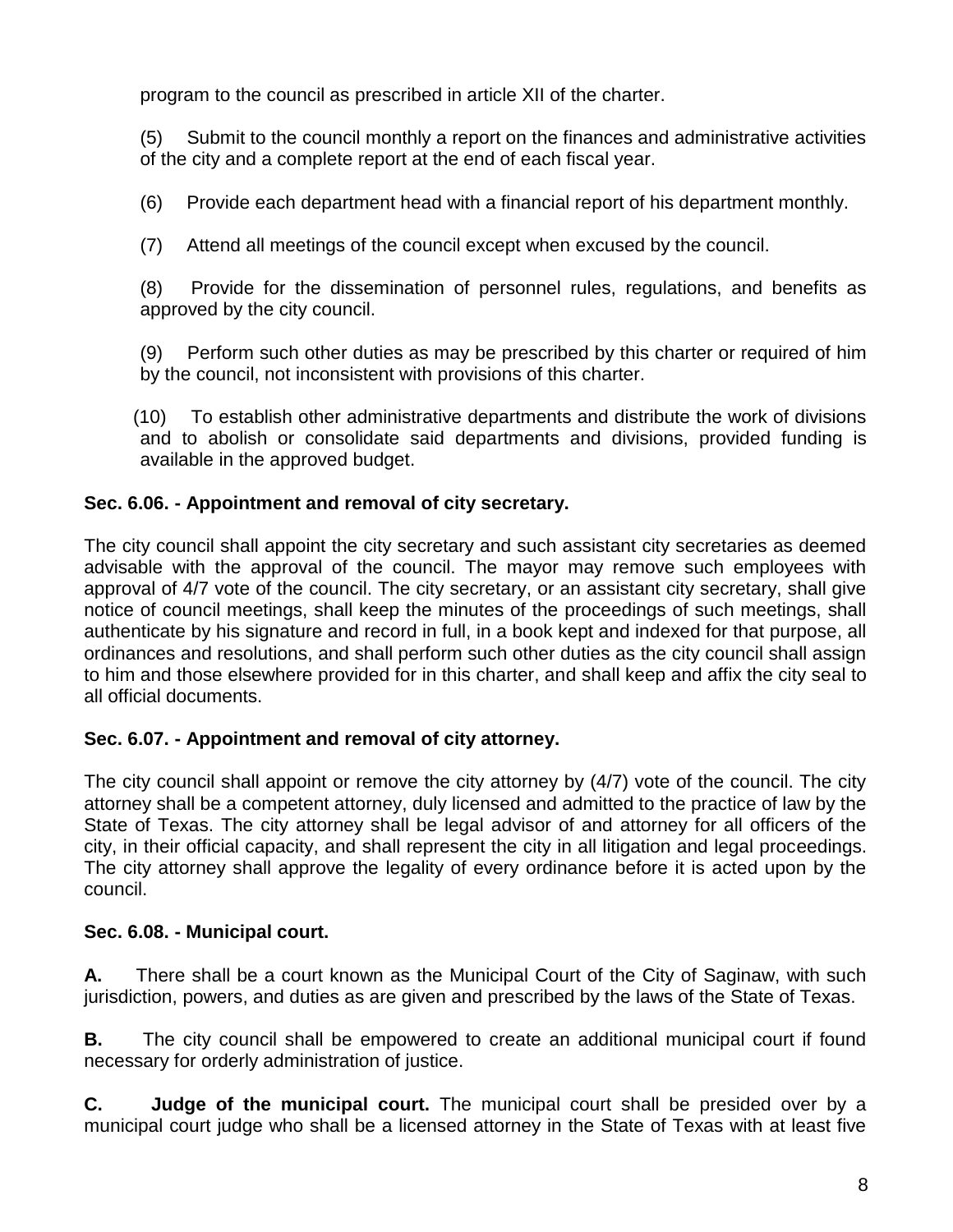(5) years of experience. The judge shall be appointed by ordinance approved by a majority of the council. The judge can be removed by 4/7 vote of the council after notice and public hearing, if requested by the judge.

**D. Clerk of the municipal court.** There shall be a clerk of the municipal court who shall be employed by the city manager. He can be removed by the city manager. The clerk shall have power to administer oaths and affidavits, make certificates, affix the seal of the court thereto, and otherwise perform any and all acts necessary in issuing process of such court and conducting the business thereof. There shall be such deputy clerks of the municipal court as may be authorized and employed by the city manager, who shall have authority to act for and on behalf of the clerk of the municipal court.

**E. Procedure in the municipal court.** All complaints, prosecutions, the service of process, commitment of those convicted of offenses, the collection and payment of fines, the attendant and service of witnesses and juries, punishment for contempt, bail or taking of bonds shall be governed by state law.

## **ARTICLE VII**

## **RESERVED**

## **ARTICLE VIII PUBLIC UTILITIES**

#### **Sec. 8.01. – Municipal utilities.**

**A. City owned utilities.** The city has the following powers:

(1) to buy, construct, lease, maintain, operate, contract for services and regulate public utilities;

(2) to manufacture, distribute, and sell the output of utility operations; and

(3) other powers regarding utility services granted under the constitution and laws of the state.

**B. Service outside city limits.** The city may extend utility lines and sell utilities service outside the city limits, in accordance with state law.

#### **Sec. 8.02. - Power to grant franchise; term.**

The city council has the power, by ordinance, to grant, renew, extend, and amend franchises of public utilities operating within the city. A franchise shall not be granted for an indeterminate period nor for a term of more than 20 years from the date of the grant, renewal, or extension.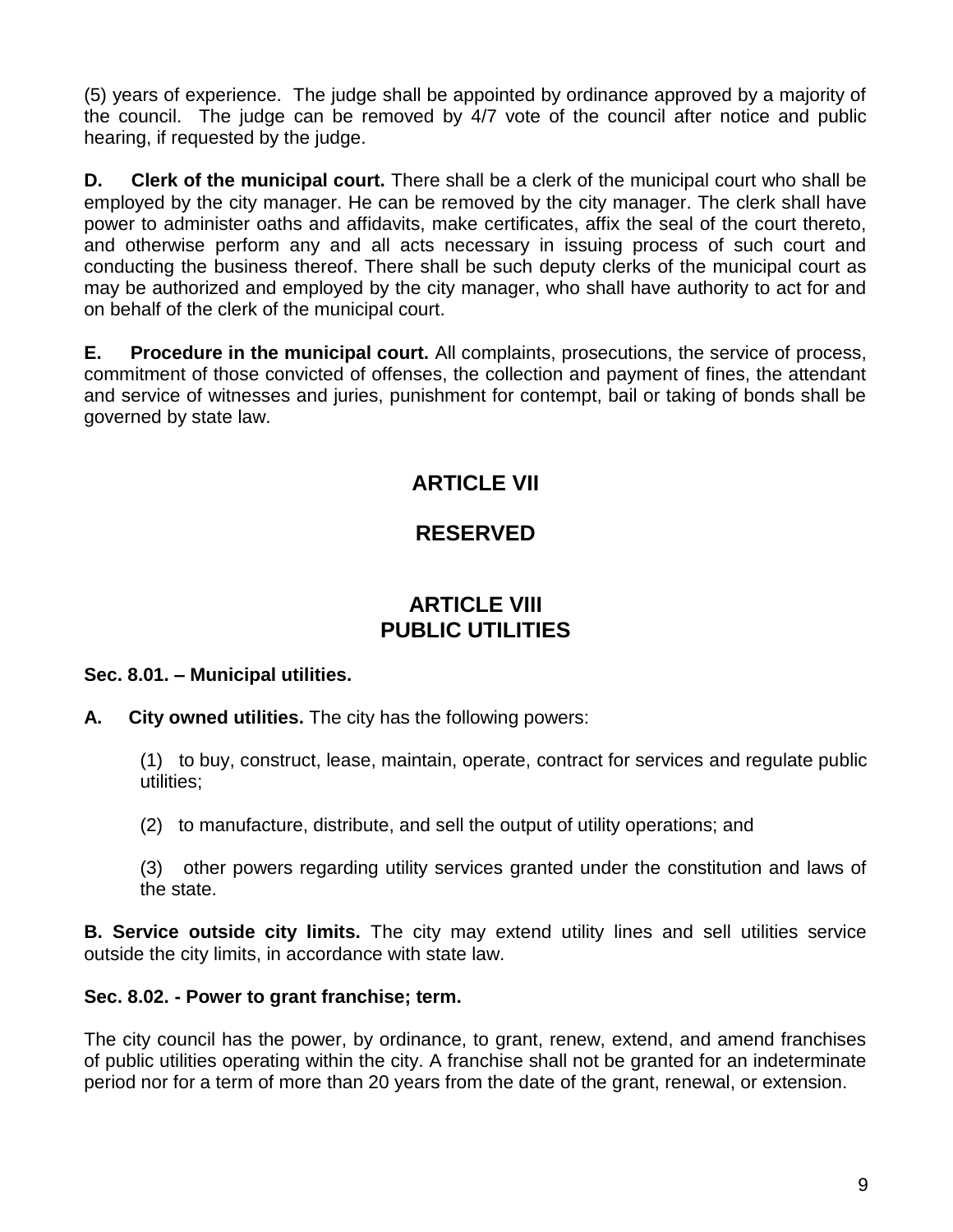#### **Sec. 8.03. - Grant not to be exclusive, except for solid waste service franchise.**

The grant of a franchise to construct, maintain, or operate a public utility and the renewal or extension of the grant shall not be exclusive, aside from a solid waste franchise.

#### **Sec. 8.04. - Ordinance granting franchise.**

An ordinance granting, renewing, extending, or amending a public utility franchise must be approved at two separate regular meetings of the city council, and shall not be finally passed until 30 days after the first approval. The full text of the ordinance must be published once between the first and second approval in a newspaper of general circulation in the city. The expense of the publication shall be paid by the prospective franchise holder. A franchise becomes effective after publication and second approval.

#### **Sec. 8.05. - Transfer of franchise.**

A public utility franchise may not be transferred without approval by ordinance of the city council. This restriction on transfer does not prevent the franchise holder from pledging the franchise as security for a valid debt or mortgage.

#### **Sec. 8.06. - Franchise value not allowed.**

A franchise holder shall not assign a value to the franchise granted by the city for use in calculating reasonable rates and charges for utility service within the city nor for determining just compensation to be paid by the city for public utility property which it may acquire by condemnation or otherwise.

#### **Sec. 8.07. - Regulation.**

**A. Right of the city.** Whether or not it is stated in the franchise ordinance, a grant, renewal, extension, or amendment of a public utility franchise is subject to the right of the city council:

(1) to terminate the franchise by ordinance at any time for the failure of the franchise holder to comply with the terms of the franchise, this power to be exercised only after notice and hearing and an opportunity to correct the default.

(2) to require expansion and extension of plant facilities that are necessary to provide adequate service to the public and to maintain plant and fixtures at the highest reasonable standard of efficiency.

(3) to establish reasonable standards of service and quality of products and prevent unjust discrimination in service or rates.

(4) to impose regulations that insure safe, efficient, and continuous service to the public.

(5) to examine and audit at any time during regular business hours the accounts and records of the utility which relate to the city's regulation.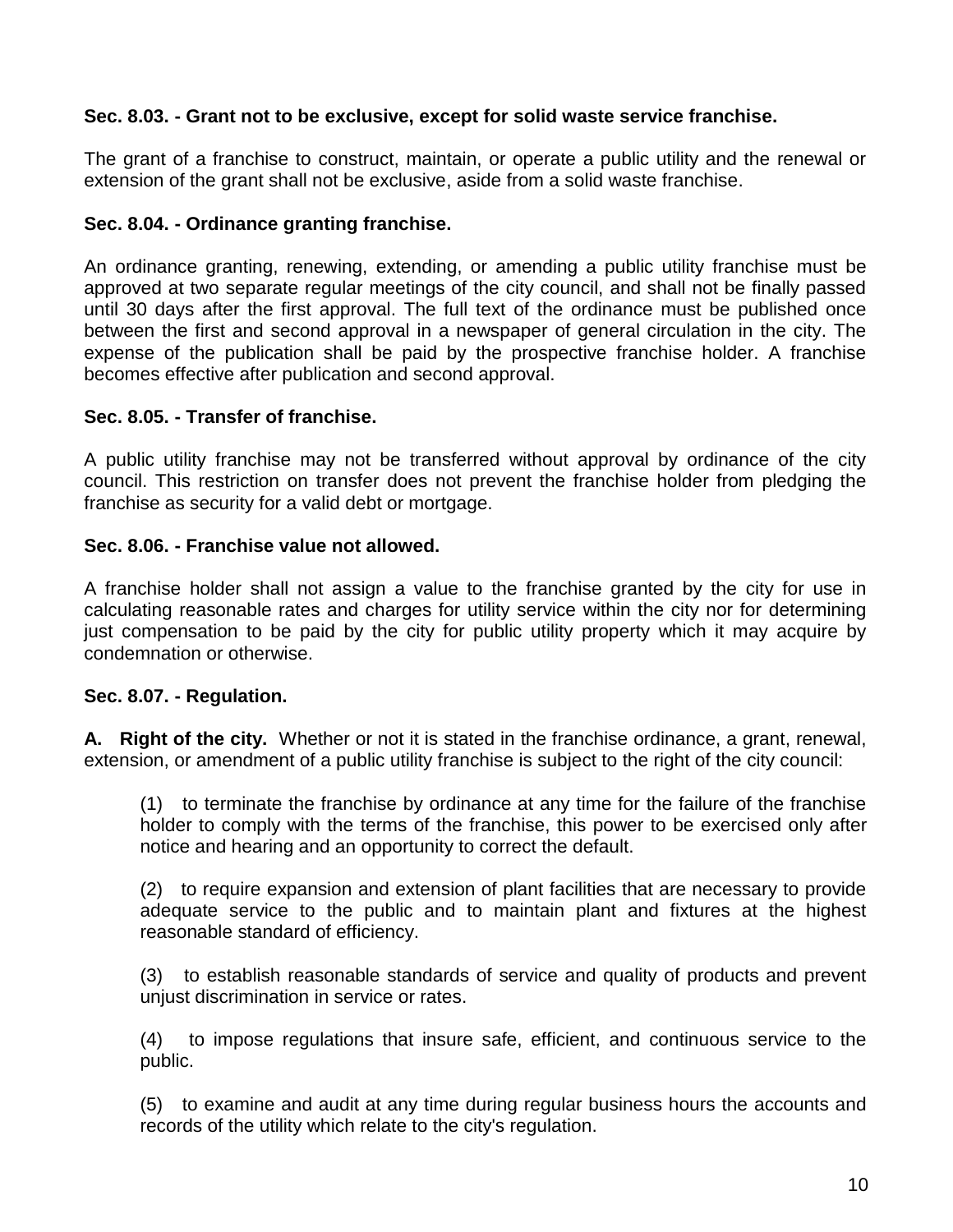(6) to prescribe the form of accounts kept by each utility; provided, that the utility is in compliance with this paragraph if it keeps its accounts in accordance with the uniform system of accounts prescribed for the utility by a federal or state agency with regulatory authority over the utility.

(7) to require the utility to compensate the city for use of the city's public rights-of-way and other public property as permitted by state or federal law.

**B. Repair of rights-of-way.** A franchise holder shall refill and repair openings or other damage to the public rights-of-way caused by the franchise holder. It shall replace the pavement and perform all other work necessary to complete restoration of streets, sidewalks, or grounds to a condition equally as good or better as when disturbed. The city council may adopt ordinances to implement the requirements of this paragraph.

#### **Sec. 8.08. - Public service corporations to file annual reports.**

The city council may adopt an ordinance requiring all public utility corporations operating within the city to file a sworn annual report of the receipts from the operation of the utility for the current year, how expended, the amount expended on improvements, the rate of charges for services to the public, and any other facts or information that the city council determines is pertinent for its use in intelligently passing upon questions that may arise between the city and the public utility. The reports shall be filed with the city secretary, and preserved for the use of the city council. The city council shall review the reports annually to determine the propriety of the rates being charged.

#### **Sec. 8.09. - Regulation of rates.**

#### **A. Authority of the city council.** The city council has authority:

(1) after notice and hearing, to regulate by ordinance, the rates of every public utility operating in the city;

(2) to employ expert advice and assistance in determining a rate and equitable profit to the public utility; and

(3) space to require within the franchise grant, extension, or renewal, or as a condition of a hearing concerning rates and service, that the public utility seeking the rate or service change pay the cost of the expert advice and assistance as chosen by the city council.

**B. Ordinance regulating rates.** The city council shall not adopt an ordinance regulating utility rates as an emergency measure.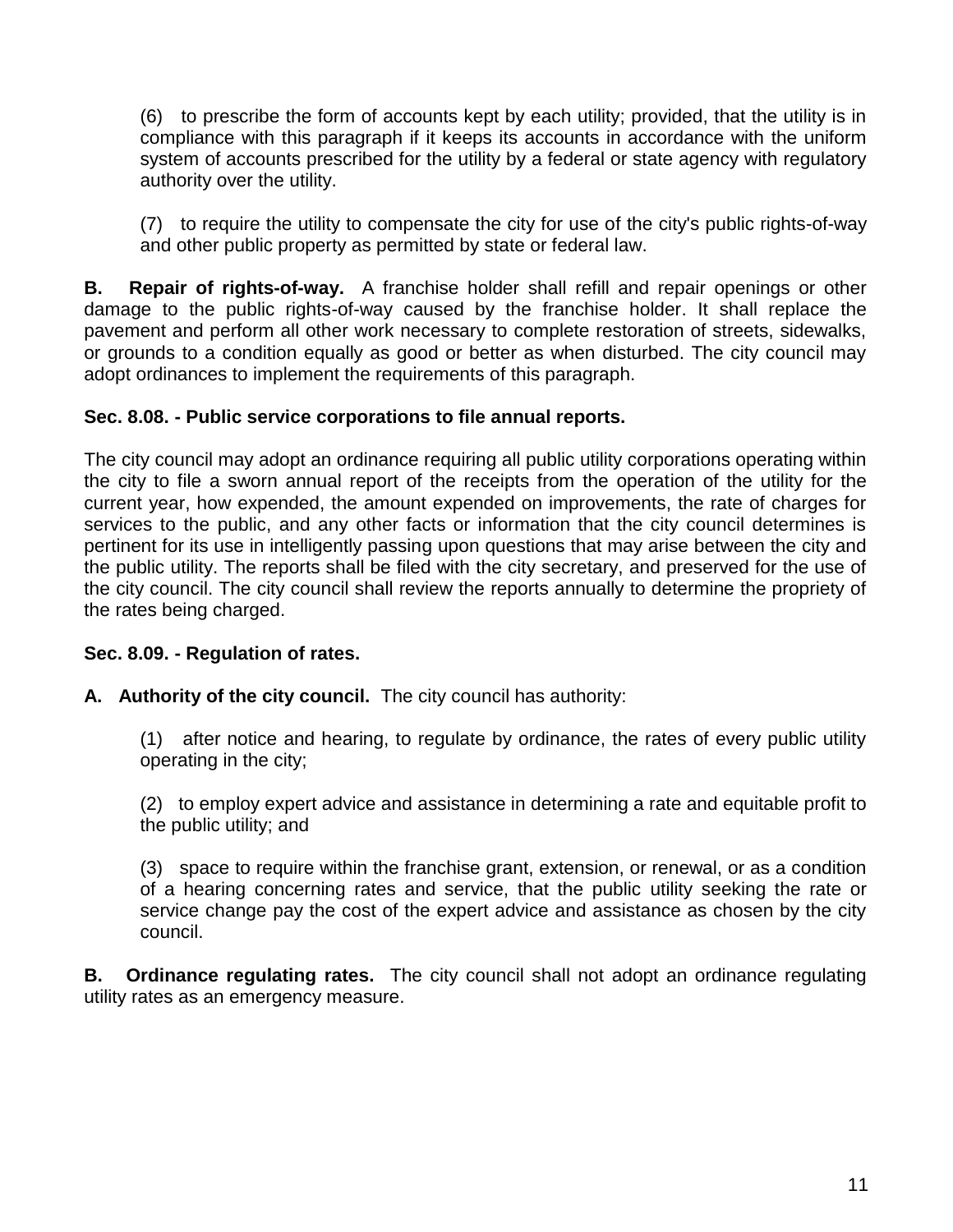## **ARTICLE IX CONTRACTS**

#### **Sec. 9.01. - General.**

All contracts that the city has at the time of the adoption of this charter shall remain in full force and effect. This provision shall include, but not be limited to, all bonded indebtedness, franchises, contracts for professional services, contracts for improvements, lease contracts, or any other agreement binding upon the City of Saginaw, Texas, immediately prior to the adoption of this charter.

#### **Sec. 9.02. - Personal services.**

A. No contract shall ever be made which binds the city for personal services, except for professional or city manager services to be rendered for any stated period of time, but all appointive employees shall be subject to discharge after a hearing, and when discharged shall only be entitled to compensation up to and including the date of their discharge, any provision to the contrary in this charter notwithstanding.

B. Contracts for professional or city manager services shall be of a term of no longer than three years, and shall contain express language providing for termination without compensation beyond the date of occurrence of any of the following: conviction of a felony or other crime involving moral turpitude; violations of the provisions of the charter or of any ordinance, rule, or of special orders applicable to such person.

#### **Sec. 9.03. - Goods, materials, services or supplies.**

The city or any agent of the city acting for it, shall not make any contract for goods, materials, services, or supplies for the current use of any department of the municipality for more than one year, except as in this charter provided, unless said contract and the cost thereof have been included in the annual budget of the city and unless an appropriation has been made therefore, and no contracts or purchases shall exceed the amount appropriated. This shall not preclude purchase of capital assets having a useful life over a period of years by leasepurchase or other time pay agreements extending for more than one year, not to exceed such useful life of the asset purchased. All contracts shall be made upon specifications and competitive bids except in those cases where such specifications and competitive bids are not required by state law or in contracts for professional services, and no contract shall be binding until it has been signed by a designated representative of the city. Whenever the cost of any contracts charged to any appropriate equals the amount of such appropriation, no person representing the city shall sign or make any additional contracts chargeable to such appropriation. Any contract for current expenditures exceeding the amount set up in the budget or the appropriation therefor shall be void.

#### **Sec. 9.04. - Competitive bidding.**

All Purchases must be made in compliance with state bidding or purchasing requirements.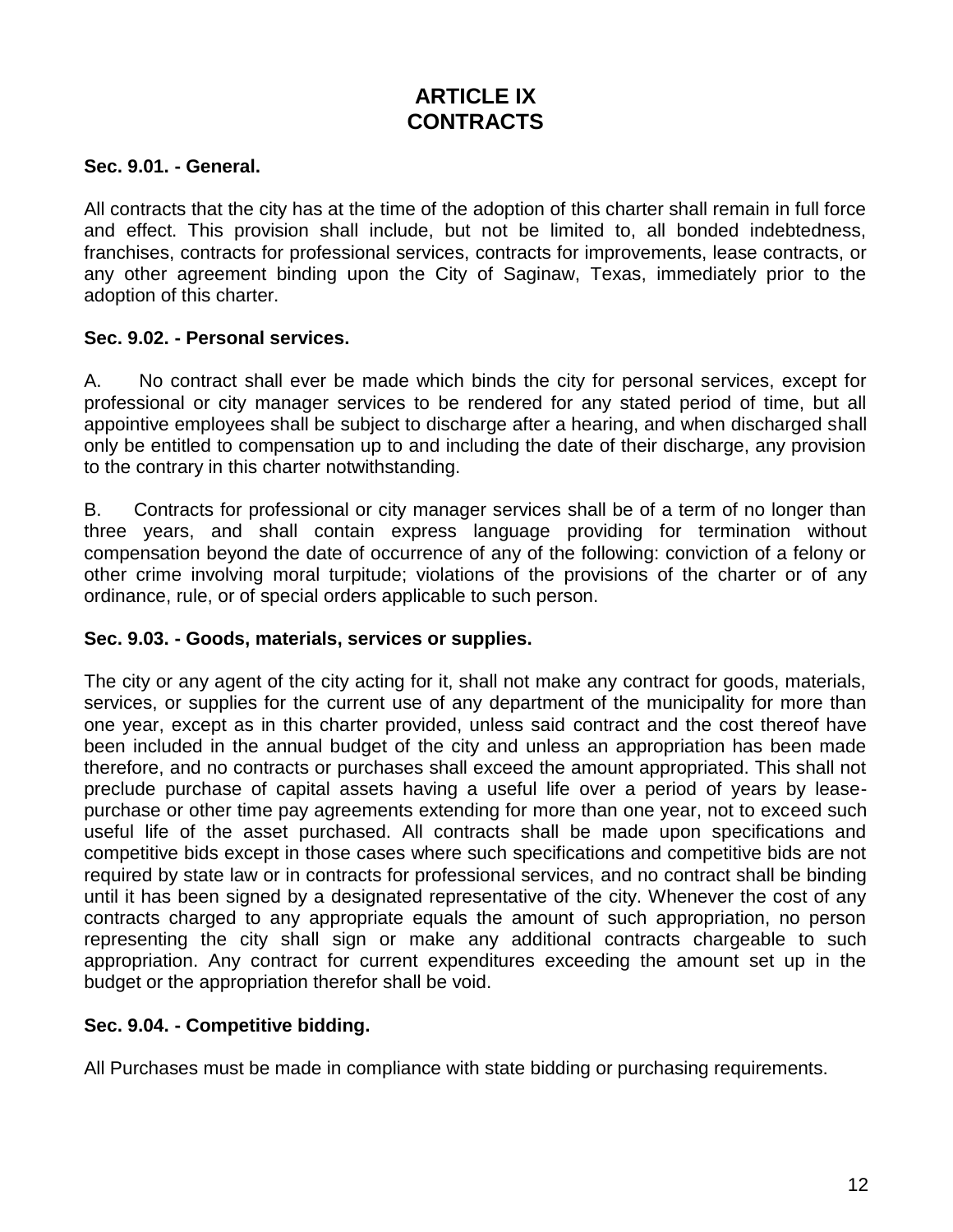## **ARTICLE X OWNERSHIP OF REAL OR PERSONAL PROPERTY**

#### **Sec. 10.01. - Acquisition of property.**

A. The city shall have the power and authority to acquire by purchase, gift, devise, deed condemnation, or otherwise, any character or property, within or without its municipal boundaries, including any charitable or trust funds.

B. Specifically, but without limitation of the foregoing, the city shall have full power and authority to acquire through the exercise of eminent domain, or by purchase, or otherwise, and maintain and operate, any part or all of any water works system, sewerage system or other public utility used in serving citizens of the city. Such power and authority shall include that specified in the state constitution and statutes, as now existing or as hereafter amended, and any common law or other statutory law applicable thereto, and such power and authority shall not be limited by any such specific statutory provisions. Such power and authority shall include the right to acquire by eminent domain or purchase from any person, firm, or corporation any part or all of the physical properties, easements, franchises, and other tangible and intangible properties and rights which may be in use as an operating utility business. Such power and authority shall include the right to acquire by eminent domain or purchase any properties located outside of the corporate boundaries of the city if needed by the city in operation of such utility system.

#### **Sec. 10.02. - Real estate, etc., owned by the city.**

All real estate owned in fee simple title, or held by lease, sufferance, easement, or otherwise; all public buildings, fire stations, parks, streets and alleys, and all property, whether real or personal, of whatever kind, character, or description, now owned or controlled by the city, shall vest in, inure to, remain, and be the property of said city under this charter; and all causes of action, rights or privileges of every kind and character, and all property of whatsoever character or description which may have been held, and is now held, controlled or used by said city for public uses, or in trust for the public, shall vest in and remain and inure to the city under this charter, and all contracts, suits and pending actions to which the city heretofore was or now is a party, plaintiff or defendant, shall in no way be affected or terminated by the adoption of this charter, but shall continue unabated.

## **ARTICLE XI STREETS AND ALLEYS**

#### **Sec. 11.01. - Street powers.**

The city shall have exclusive and inalienable control of all alleys, streets, gutters, and sidewalks situated within the city, and the power to lay out, establish, open, alter, extend, widen, straighten, abandon and close, lower, grade, narrow, care for, supervise, maintain and improve any public street, alley, avenue, or boulevard, and for any such purposes to acquire the necessary lands and to appropriate the same under the power of eminent domain. The city shall also have the power to name or rename, vacate and abandon and sell and convey in fee that portion of any street, alley, avenue, boulevard or other public thoroughfare or public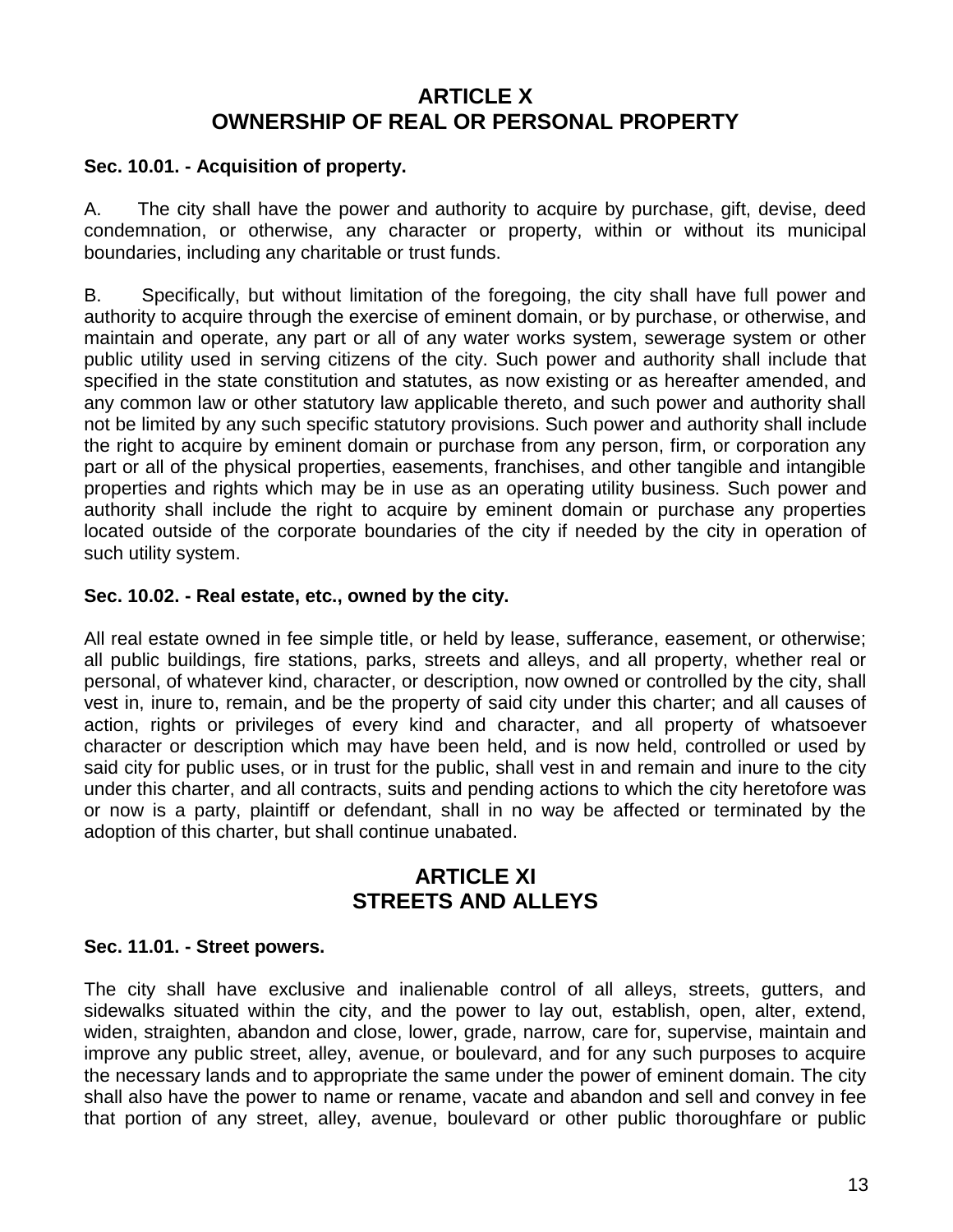grounds, and to convey in fee the same in exchange for other lands, over which any street, alley, avenue or boulevard may be laid out, established and opened; and the city's right to sell and dispose of in fee any part of a street, alley, avenue or boulevard so vacated and abandoned, or the city's right to convey same in exchange for other lands to be used in laying out, opening, widening and straightening any street, shall never be questioned in any of the courts of this state. The procedure for closing streets and alleys shall be in conformity with due process of law and shall be particularly prescribed and provided for by ordinance passed in the usual manner by the city council.

## **ARTICI F XII FINANCE AND BUDGET**

#### **Sec. 12.01. - Preparation, submission and adoption.**

The city's financial expenditures shall be governed by an annual budget. The budget shall embrace the fiscal year of the city as opposed to the calendar year.

#### **Sec. 12.02. - Hearing.**

The city manager shall prepare and submit to the city council a proposed budget and hold a public hearing on the proposed budget in accordance with state law.

#### **Sec. 12.03. - Adoption.**

At the public hearing or at any regular or special called council meeting, the city council shall make such changes in the proposed budget as it deems advisable and shall adopt a budget prior to the first day of the fiscal year. The budget shall be adopted in accordance with state law, by a majority of the entire council.

#### **Sec. 12.04. - Expenditures.**

Once the budget is adopted, the city manager shall authorize no expenditure over the total funds for expenditure in the overall budget unless the budget is amended by the same public notice procedure called for in adopting the budget. Transfer of funds from department to department must be by council approval. The city manager is required to furnish the council with monthly reports which show the prior month's expenditures and total expenditures to date for each budgeted activity.

#### **Sec. 12.05. - Public records.**

The budget shall be a public record and a copy shall remain on file in the office of the city secretary for public inspection.

#### **Sec. 12.06. - Independent audit.**

The council shall cause an independent audit to be made of books and records of the city once yearly. The auditor shall be chosen by the city council. The audit report will be open to inspection by any citizen and the original copy shall be kept as a permanent record of the city.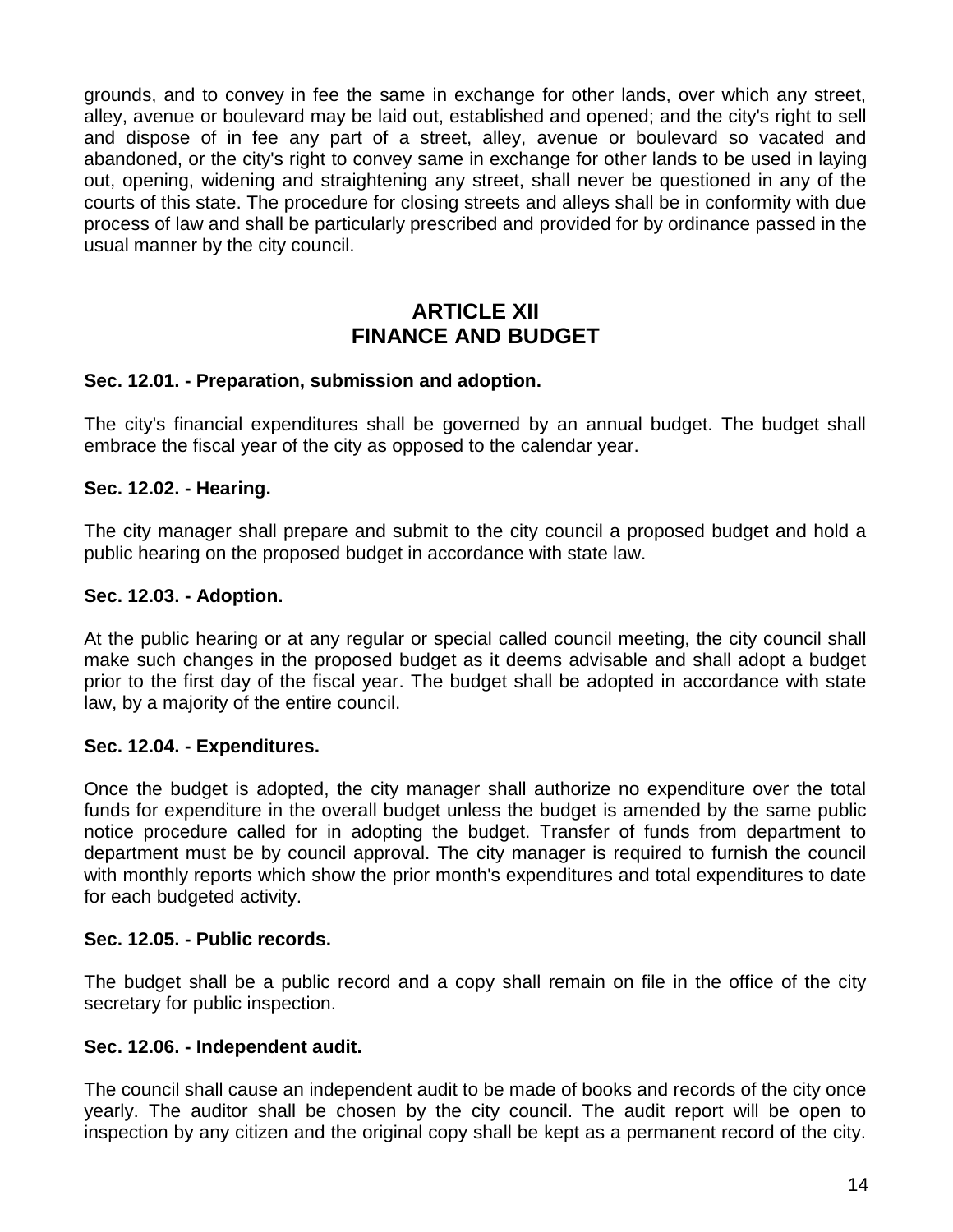The annual audit must be made available for public inspection no later than 180 days after the close of the city's fiscal year.

## **ARTICLE XIII TAXATION**

#### **Sec. 13.01. - Property subject to taxation.**

All property, real, personal or mixed, lying and being within the corporate limits of the City of Saginaw on the first day of January, shall be subject to taxation, excepting such property as may be exempt from taxation under the constitution, and the laws of the state and ordinances of the City.

#### **Sec. 13.02. - Power to tax.**

The city council shall have full power to provide an ordinance for the prompt collection of taxes assessed, levied and imposed under the charter, and is hereby authorized, and to that end may and shall have full power and authority to sell or cause to be sold all kinds of property, real and personal, and may and shall make such rules and regulations and ordain and pass all ordinances deemed necessary to the levying, laying, imposing, assessing and collection of any taxes provided for in the charter. The city council shall impose such ad valorem taxes as are necessary to support the budget.

#### **Sec. 13.03. - Taxation of franchise.**

All rights, privileges and franchises heretofore or hereafter granted to and held by any person, firm or corporation, in the streets, alleys, highways, or public grounds or places in said city, shall be subject to taxation by said city, separately from and in addition to the other assets of such person, firm or corporation, and the governing body of the city may require the rendition and assessment thereof accordingly.

#### **Sec. 13.04. - Limitation of tax rate.**

The maximum tax rate shall not exceed \$1.50 on the \$100.00 valuation of taxable property within the City of Saginaw.

#### **Sec. 13.05. - Power to borrow.**

The City of Saginaw shall have the right and power to borrow money on the credit of the city for permanent public improvements or for any other public purpose consistent with the constitution and laws of the State of Texas. The city shall also have the power to borrow money against the revenues of any municipally-owned utility and to mortgage the physical properties of such utilities in payment of such debt. In no event, however, shall revenue bonds be considered an indebtedness of the City of Saginaw nor required to be repaid with funds secured by taxation.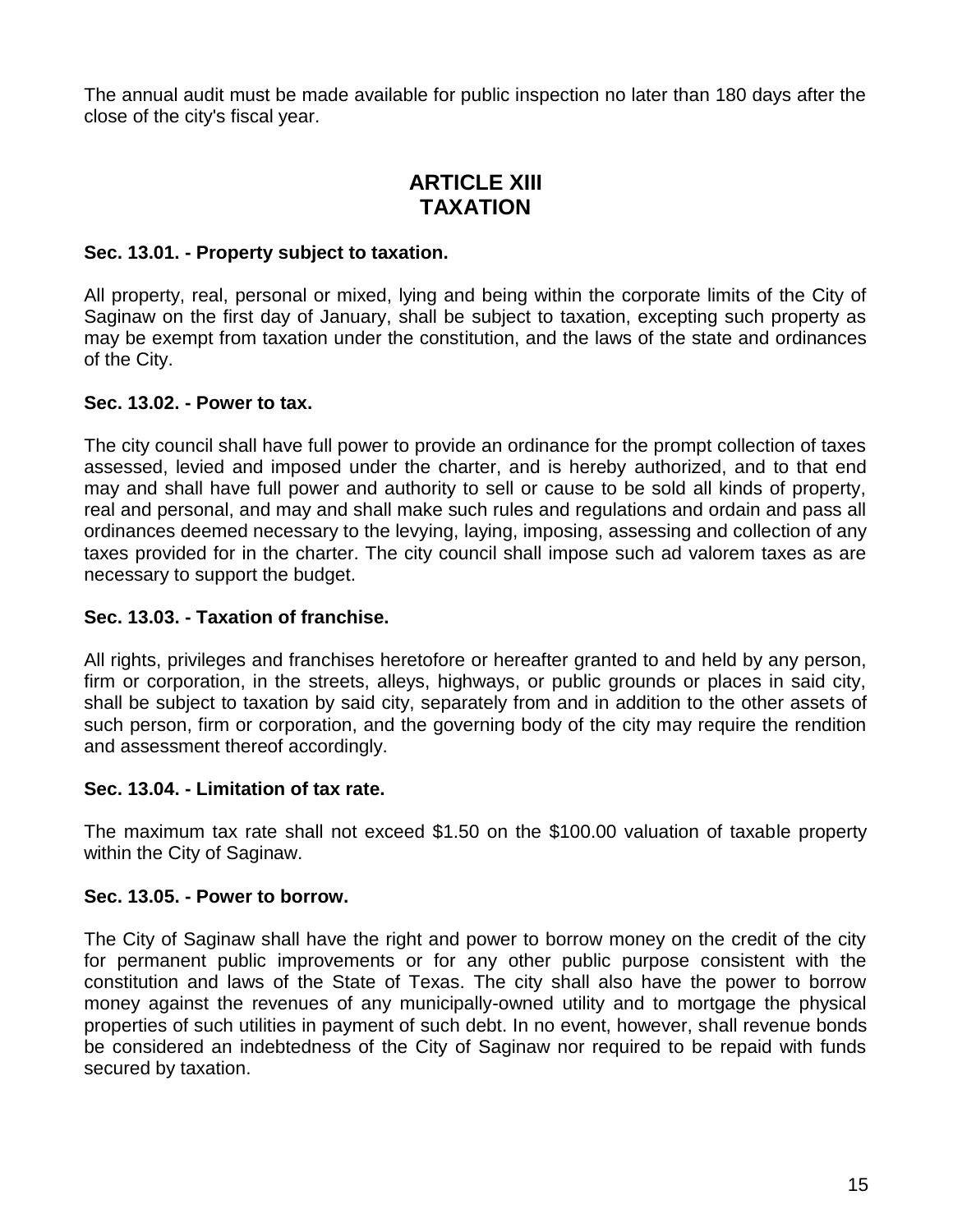**Sec. 13.06. - Procedures.** 

The procedure for assessment, levying, rendition, penalties and collection of taxes shall be governed by the laws of the State of Texas.

## **ARTICLE XIV PLANNING BUILDING REGULATIONS**

#### **Sec. 14.01. - The planning and zoning commission.**

A. There shall be established a planning and zoning commission which shall consist of five residents of the City of Saginaw, who have resided within said city one year prior to appointment. The members of said commission shall be appointed by the city council for a term of two years. Two members of the planning and zoning commission shall be so appointed each odd-numbered year and three members shall be appointed each even-numbered year. Vacancies and unexpired terms shall be filled by the city council for the remainder of that member's term. The commission shall elect a chairman from among its membership. The commission shall meet as needed. A quorum for any meeting of the commission shall be a majority of the members. Members of the commission may be removed by the mayor with the consent of the city council after a public hearing and for cause set forth in writing. The city council may appoint additional alternates to serve in the absence of regular members.

B. The commission shall keep minutes of its proceedings which shall be of public record. The commission shall serve without compensation.

#### **Sec. 14.02. - Planning and zoning commission powers and duties.**

A. The planning and zoning commission shall:

(1) Recommend a city master plan for the physical development of the city.

(2) Recommend to the city council the approval of disapproval of any proposed changes in the zoning ordinance text or map; and

(3) Exercise control over all platting or subdividing of land within the corporate limits of the city and outside said corporate limits to the extent authorized by law. Make specific recommendations to the city council whether a plat be approved or denied. The city council shall make final approval or denial of all plats.

B. The commission shall be responsible to and act as an advisory body to the city council and shall have and perform additional duties as may be prescribed by the ordinances.

#### **Sec. 14.03. - Master plan.**

A. The master plan for the physical development of the City of Saginaw shall contain the commission's recommendations for growth, development and beautification of the city. A copy of the master plan, or any part thereof, shall be forwarded to the city council, which may adopt this plan in whole or parts, and may adopt any amendments thereto after at least one public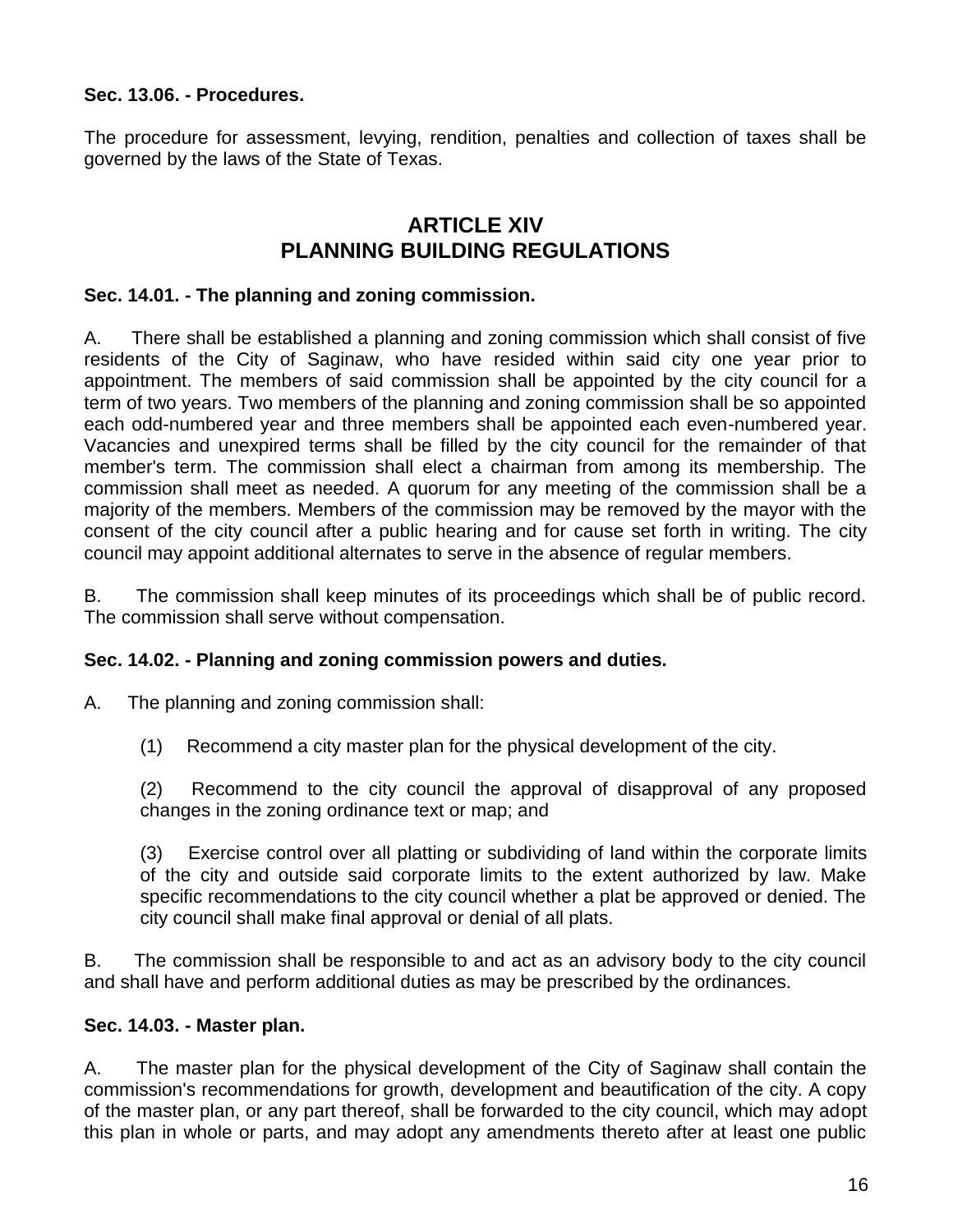hearing on the proposed plan. The city council shall act on such plan, or part thereof, within 60 days following its submission by the commission. If such a plan, or part thereof, shall be rejected by the city council, the commission may modify such plan or part thereof, and again forward it to the city council for consideration.

B. All amendments to the master plan recommended by the commission shall be submitted in the same manner as outlined above to the city council for approval and all revisions affecting the master plan shall be accompanied by a recommendation from the planning and zoning commission.

#### **Sec. 14.04. - Legal effect of the master plan.**

A. Upon the adoption of a master plan for the City of Saginaw by the city council, that plan shall become a general guideline for all decisions made by the planning and zoning commission and city council related to existing or proposed development of the city.

B. On any case coming before the planning and zoning commission the commission shall make a recommendation to the city council to approve or deny the proposal.

#### **Sec. 14.05. - General building regulations.**

The city may by ordinance regulate the erection, building, placing, moving or repairing of buildings or other structures, within such limits of the city as it may designate and prescribe, and may within said limits prohibit the moving or putting up of any building or other structure from without said limits, and may also prohibit the removal of any building or other structure from one place to another within said limits, and may direct that all buildings or other structures within the limit so designated as aforesaid shall be made or constructed of fire-resistant materials, and may declare any dilapidated building or structure to be a nuisance and direct the same to be repaired, removed or abated in such manner as they shall direct; to declare all buildings and other structures in the fire limits which they deem dangerous to contiguous buildings, or in causing or promoting fires, to be nuisances, and require and cause the same to be removed in such manner as they shall prescribe.

#### **Sec. 14.06. - Building lines.**

The city shall have the power, for the purpose of promoting the public health, safety, order, convenience, prosperity, and general welfare, acting through its governing body, under the public power, to provide by suitable ordinance building lines on any street or streets, or any block of any street or streets, and to require their observance by suitable penalties.

### **ARTICLE XV RECALL OF OFFICERS**

#### **Sec. 15.01. - Scope of recall.**

Any city official elected by the people shall be subject to recall and removal from office by the qualified voters of the city on grounds of misconduct or malfeasance in office.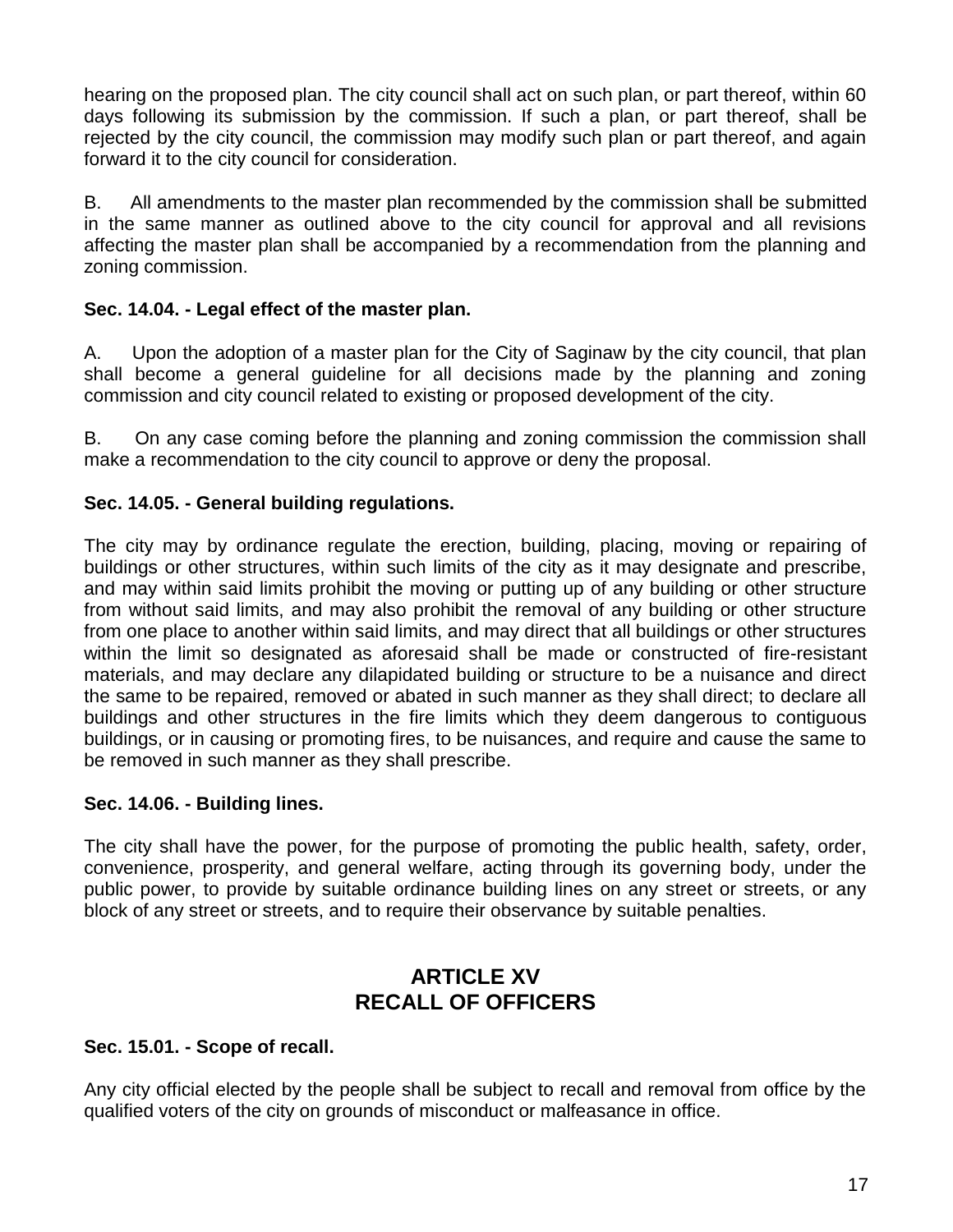#### **Sec. 15.02. - Petition for recall.**

Before the question of recall of such officer shall be submitted to the qualified voters of the city, a petition demanding such question to be so submitted shall first be filed with the person performing the duties of city secretary; which said petition shall be signed by qualified voters of the city equal in number to at least 25 percent of the number of votes cast at the last regular municipal election of the city, but in no event, less than 500 such petitioners. Each signer of such recall petition shall personally sign his name thereto in ink or indelible pencil, and each petition must contain the information required by Chapter 277 of the Texas Election Code, as amended, for the validity of signatures.

#### **Sec. 15.03. - Form of recall petition.**

The recall petition mentioned in section 15.02 of this article must be addressed to the City Council of the City of Saginaw, must distinctly and specifically point out the ground or grounds upon which such petition for removal is predicated, and, if there be more than one ground, such as for misconduct or malfeasance in office, shall specifically state each ground with such certainty as to give the officer sought to be removed, notice of the matters and things with which he is charged. The signature shall be verified by oath in the following form:

#### STATE OF TEXAS COUNTY OF TARRANT

I, \_\_\_\_\_\_\_\_\_\_\_, being first duly sworn on oath depose and say that I am one of the signers of the above petition; and that the statements made therein are true, and that each signature appearing thereto was made in my presence on the day and date it purports to have been made, and I solemnly swear that the same is the genuine signature of the person whose name it purports to be.

Sworn and subscribed to before me this \_\_\_\_\_\_\_\_\_\_\_ day of \_\_\_\_\_\_\_\_\_\_\_ / \_\_\_\_\_\_\_\_\_\_\_\_ / \_\_\_\_\_\_\_\_\_\_\_\_ , 20 \_\_\_\_\_\_\_\_\_\_\_\_ .

/s/

Notary Public in and for Tarrant County, Texas

#### **Sec. 15.04. - Various papers constituting petition.**

The petition may consist of one or more copies, or subscription lists, circulated separately, and the signatures thereto may be upon the paper or papers containing the form of petition, or upon other papers attached thereto. Verifications provided for in the next preceding section of this article may be made by one or more petitioners, and the several parts or copies of the petition may be filed separately and by different persons; but no signatures to such petition shall remain effective or be counted which were placed thereon more than 45 days prior to the filing of such petition or petitions with the person performing the duties of city secretary. All papers comprising a recall petition shall be filed with the person performing the duties of city secretary on the same day and the said secretary shall immediately notify, in writing, the officer so sought to be removed, by mailing such notice to his Saginaw address.

#### **Sec. 15.05. - Presentation of petition to city council.**

Within five days after the date of filing of the papers constituting the recall petition, the person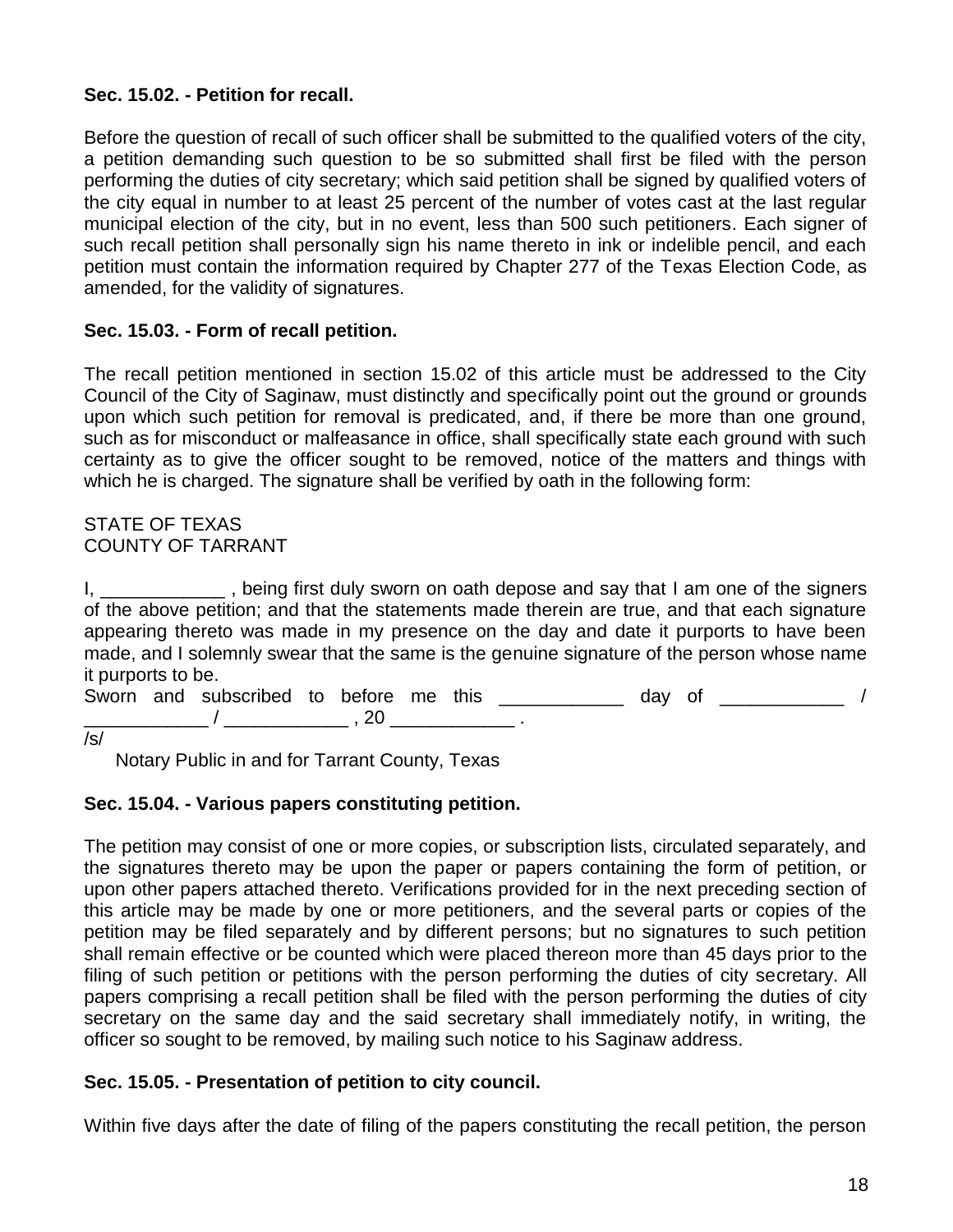performing the duties of city secretary shall present such petition to the City Council of the City of Saginaw.

#### **Sec. 15.06. - Public hearing to be held.**

The officer whose removal is sought may, within five days after such recall petition has been presented to the city council, request that a public hearing be held to permit him to present facts pertinent to the charges specified in the recall petition. In this event, the city council shall order such public hearing to be held not less than five days nor more than 15 days after receiving such request for a public hearing.

#### **Sec. 15.07. - Election to be called.**

If the officer whose removal is sought does not resign, then it shall become the duty of the city council to order an election and fix a date for holding such recall election, the date of which election shall be on the next uniform election date that allows sufficient time to meet the requirements of this charter and state law.

#### **Sec. 15.08. - Ballots in recall election.**

Ballots used at recall election shall conform to the following requirements:

(1) With respect to each person whose removal is sought, the question shall be submitted:

"Shall (name of person) be removed from the office of (name of office) by recall?"

(2) Immediately below each question there shall be printed the two following propositions, one above the other, in the order indicated:

"For the recall of (name of person)" "Against the recall of (name of person)"

#### **Sec. 15.09. - Result of recall election.**

If a majority of the votes cast at a recall election shall be against the recall of the person named on the ballot, he shall continue in office for the remainder of his unexpired term, subject to recall as before. If a majority of the votes cast at such an election be favorable for recall of the person named on the ballot, he shall, regardless of any technical defects in the recall petition, be deemed removed from office and the vacancy shall be filled as vacancies in the city council are filled.

#### **Sec. 15.10. - Recall—restriction thereon.**

No recall petition shall be filed against any officer of the City of Saginaw within three months after his election, nor within three months after an election for such officer's recall.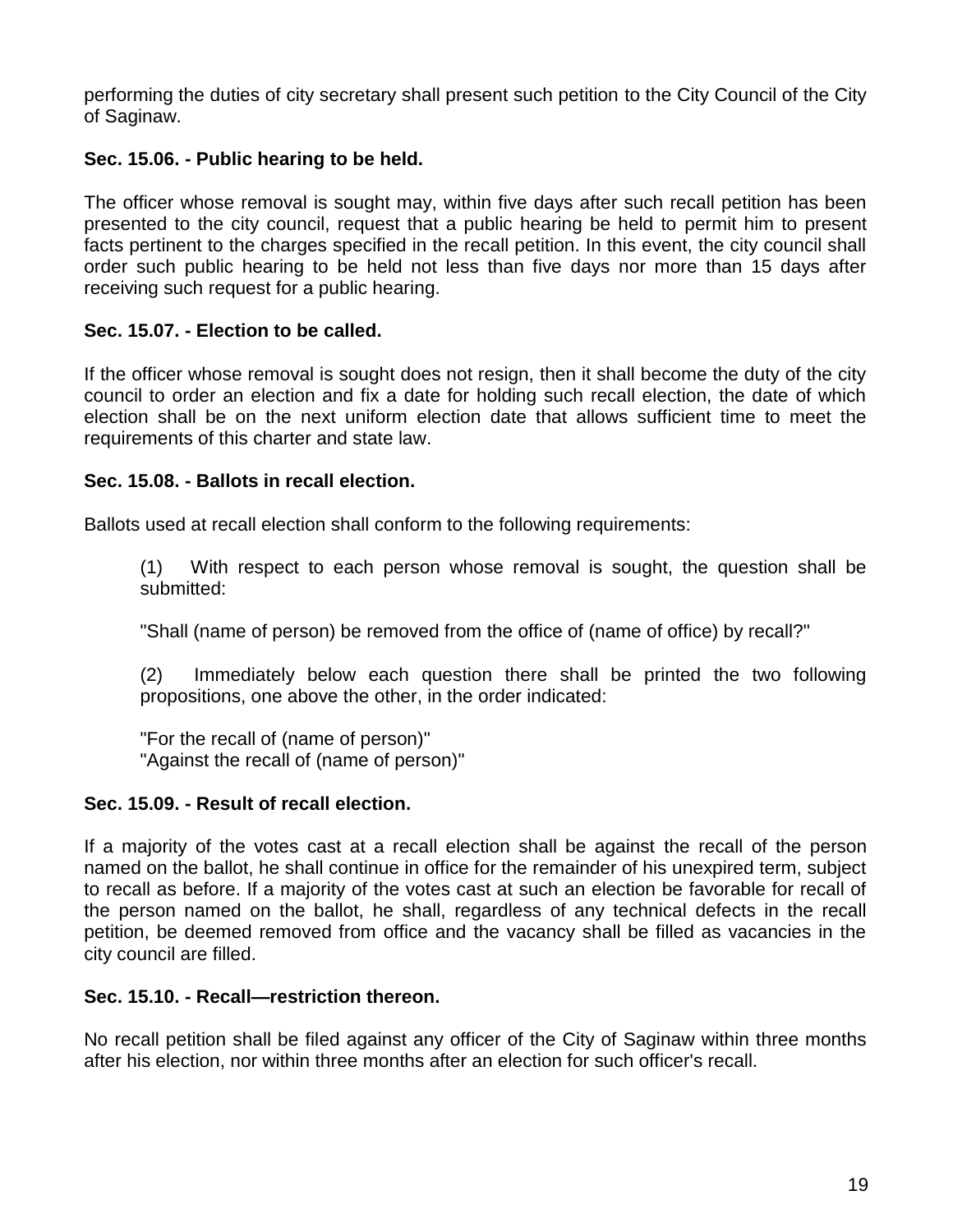#### **Sec. 15.11. - Failure of city council to act.**

In case all the requirements of this charter shall have been met and the city council shall fail or refuse to receive the recall petition, or order such recall election or discharge any other duties imposed upon said city council by the provision of this charter with reference to such recall, then the County Judge of Tarrant County, Texas, shall discharge any of such duties herein provided to be discharged by the person performing the duties of the city secretary or by the city council.

## **ARTICLE XVI INITIATIVE AND REFERENDUM**

#### **Sec. 16.01. - General power.**

The registered, qualified voters of the City of Saginaw, in addition to the method of legislation herein before provided, shall have the power to direct legislation by initiative and referendum.

#### **Sec. 16.02. - [Initiative and referendum.]**

**A. Initiative.** Initiative power may be used to enact a new ordinance or to repeal or amend sections of an existing ordinance. Qualified voters of the City of Saginaw may initiate legislation, (except ordinances levying taxes, authorizing the issuance of bonds or other evidences of indebtedness, setting rates for services, adoption of a budget, any subject where state law requires a public hearing, personnel matters, or any matter a court of competent jurisdiction has determined to be removed from the field of initiative or referendum) by submitting a petition addressed to the city council which requests the submission of a proposed ordinance or resolution to a vote of the qualified voters of the city. Said petition must be signed by qualified voters of the city equal in number to 25 percent of the number of votes cast at the last regular municipal election of the city, or 500, whichever is greater, and each copy of the petition shall have attached to it a copy of the proposed legislation. The petition shall be signed in the same manner as recall petitions are signed in this charter, and shall be verified by oath in the manner and form provided for recall petitions in this charter. The petition may consist of one or more copies as permitted for recall petitions in this charter. Such petitions shall be filed with the persons performing the duties of city secretary, who, within five days, shall present said petition and proposed ordinance or resolution to the city council. Upon presentation, to the city council of the petition, and draft of the proposed ordinance or resolution, it shall become the duty of the city council, within the ten days after the receipt thereof, to pass and adopt such ordinance or resolution without alteration as to meaning or effect in the opinion of the persons filing the petition or to call a special election as soon as possible, subject to the Texas Election Code, which the qualified voters of the City of Saginaw shall vote on the question or adopting or rejecting the proposed legislation. However, if any other municipal election is to be held within 60 days after the filing of the petition, the question may be voted on at such election.

**B. Referendum.** Registered, qualified voters of the City of Saginaw may require that any ordinance or resolution passed by the city council be submitted to the voters of the city for approval or disapproval (except ordinances levying taxes, authorizing the issuance of bonds or other evidences of indebtedness, setting rates for services, adoption of a budget, any subject where state law requires a public hearing, personnel matters, or any matter a court of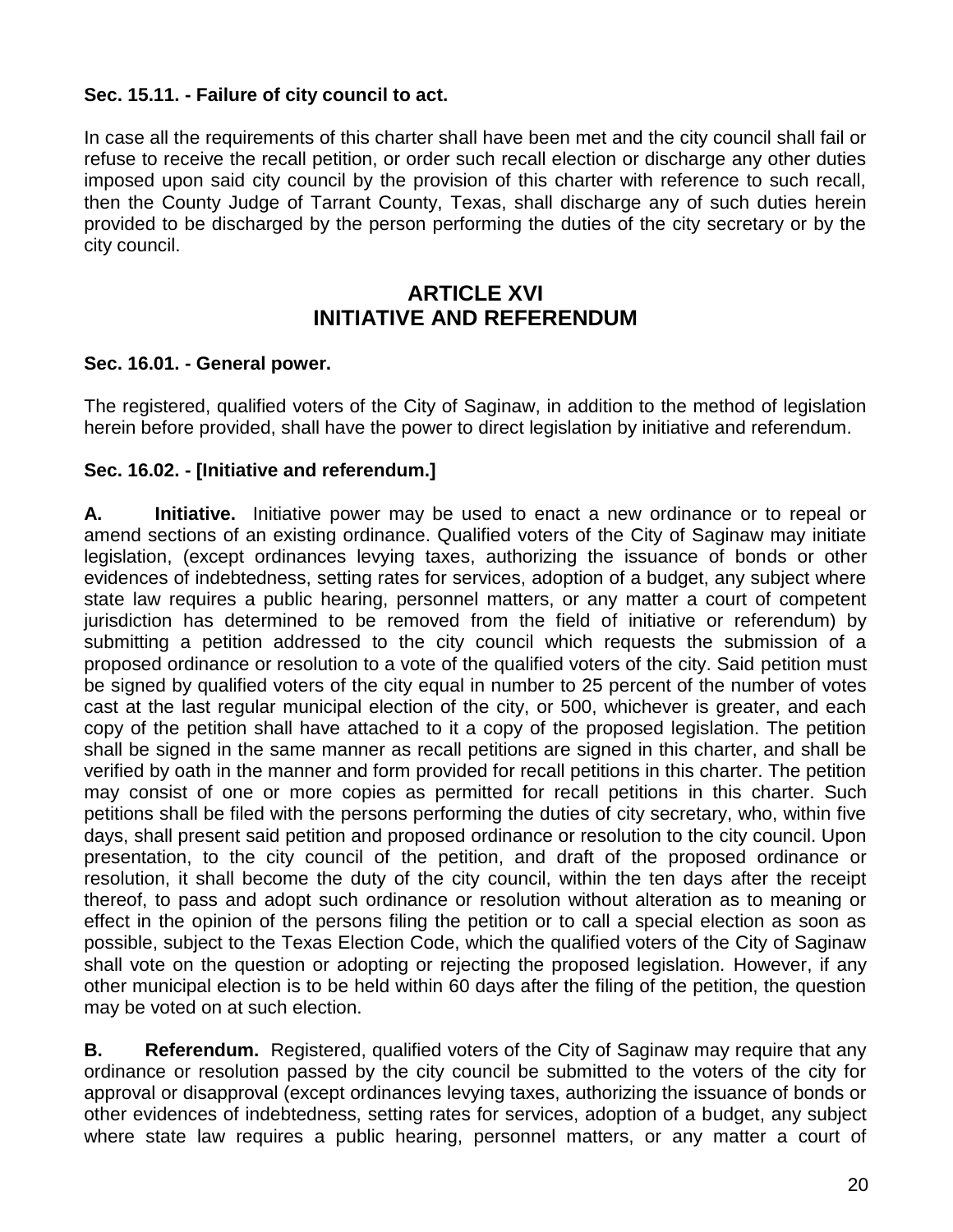competent jurisdiction has determined to be removed from the field of initiative or referendum), by submitting a petition for this purpose within 30 days after final passage of said ordinance or resolution or within 30 days after its publication. Said petition shall be addressed, prepared, signed and verified by oath in the manner and form provided for recall petitions as provided in sections 15.02 and 15.03, article XV of this charter, provided, however, the names on such petition shall also be of registered voters and shall be submitted to the person performing the duties of city secretary. Within five days upon the filing of such petition, the person performing the duties of city secretary shall present said petition to the city council. Thereupon the city council shall, within ten days, reconsider such ordinance or resolution and, if it does not entirely repeal the same, shall submit to popular vote at a special election as soon as possible, subject to the Texas Election Code, at which time the registered, qualified voters of the City of Saginaw shall vote on the question or adopting or rejecting the proposed question. However, if any other municipal election is to be held within 60 days of the filing of the petition, the question may be voted on at such election. Pending the holding of such election, such ordinance or resolution shall be suspended from taking effect and shall not later take effect unless a majority of the registered, qualified voters voting thereon at such election shall vote in favor thereof.

#### **Sec. 16.03. - Voluntary submission of legislation by the council.**

The city council, upon its own motion and by majority vote of its members, may submit to popular vote at any election for adoption or rejection any proposed ordinance or resolution or measure, or may submit for repeal and existing ordinance, resolution or measure in the same manner and within the same force and effect as provided in subsections 16.02A. and B. of this article, and may, at its discretion, call a special election for this purpose.

#### **Sec. 16.04. - Form of ballots.**

The ballots used when voting upon such referred ordinances, resolutions or measures, shall set forth their nature sufficiently to identify them and shall also set forth upon separate lines the words:

- (1) "For the Ordinance," and "Against the Ordinance"; or
- (2) "For the Resolution" and "Against the Resolution."

#### **Sec. 16.05. - Publication of proposed referred ordinances.**

The person performing the duties of city secretary shall publish at least once in the official newspaper of the city the proposed or referred ordinance or resolution within 15 days before the date of the election, and shall give such other notices and do such other things relative to such election as are required in general municipal elections or by the ordinance or resolution calling said election.

#### **Sec. 16.06. - Adoption of ordinances.**

If a majority of the registered, qualified voters voting on any proposed ordinance or resolution or measure shall vote in favor thereof, it shall thereupon, or at any time fixed therein, become effective as a law or as a mandatory order of the city council.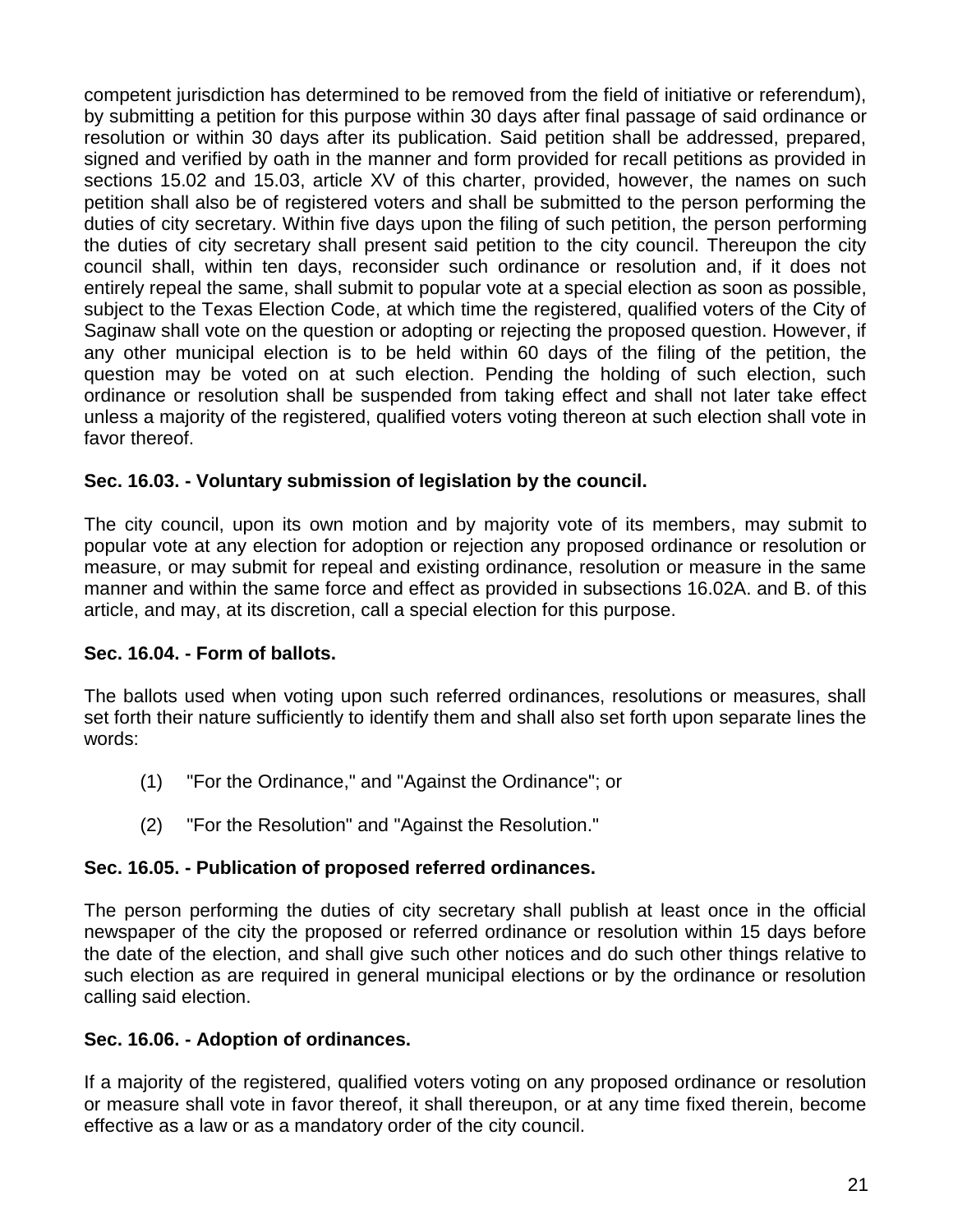#### **Sec. 16.07. - Inconsistent ordinances.**

If the provisions of two or more proposed ordinances or resolutions approved at the same election are inconsistent, the ordinance or resolution receiving the highest number of votes shall prevail.

#### **Sec. 16.08. - Further regulations by city council.**

The city council may pass ordinances or resolutions providing other and further regulations for carrying out the provisions of this article not inconsistent herewith.

#### **Sec. 16.09. - Franchise ordinances.**

Nothing contained in this article shall be construed to be in conflict with any of the provisions of article VIII of the charter, pertaining to ordinances granting franchises when valuable rights shall have accrued thereunder.

## **ARTICLE XVII GENERAL PROVISIONS**

#### **Sec. 17.01. - Continuity in government.**

Any ordinance in effect at the time this charter is adopted, and not otherwise in conflict with this charter, which refers to some office or employment of the city which ceases to exist under this charter, shall continue in force and the powers and duties therein prescribed shall be the powers and duties of the office of employment which under this charter, succeeds to the same general powers and duties of such office or employment under some ordinance.

#### **Sec. 17.02. - Effect of charter on existing law.**

All ordinances, resolutions, rules and regulations in force in the city on the effective date of this charter, and not in conflict with this charter, shall remain in force until altered, amended or repealed. All taxes, assessments, liens, encumbrances and demands, of or against the city, fixed or established before such date, or for the fixing or establishing of which proceedings have begun at such date, shall be valid when properly fixed or established either under the law in force at the time of beginning of such proceedings or under the law after the adoption of this charter.

#### **Sec. 17.03. - Official oath.**

All officers of the city shall, before entering upon the duties of their respective offices, take and subscribe to the official oath prescribed in the Constitution of the State of Texas. Oath of office shall be administered by the mayor, mayor pro-tem, or any other person authorized by law to administer oaths.

#### **Sec. 17.04. - Public meetings.**

All meetings of the council and all boards or commissions appointed by the council shall be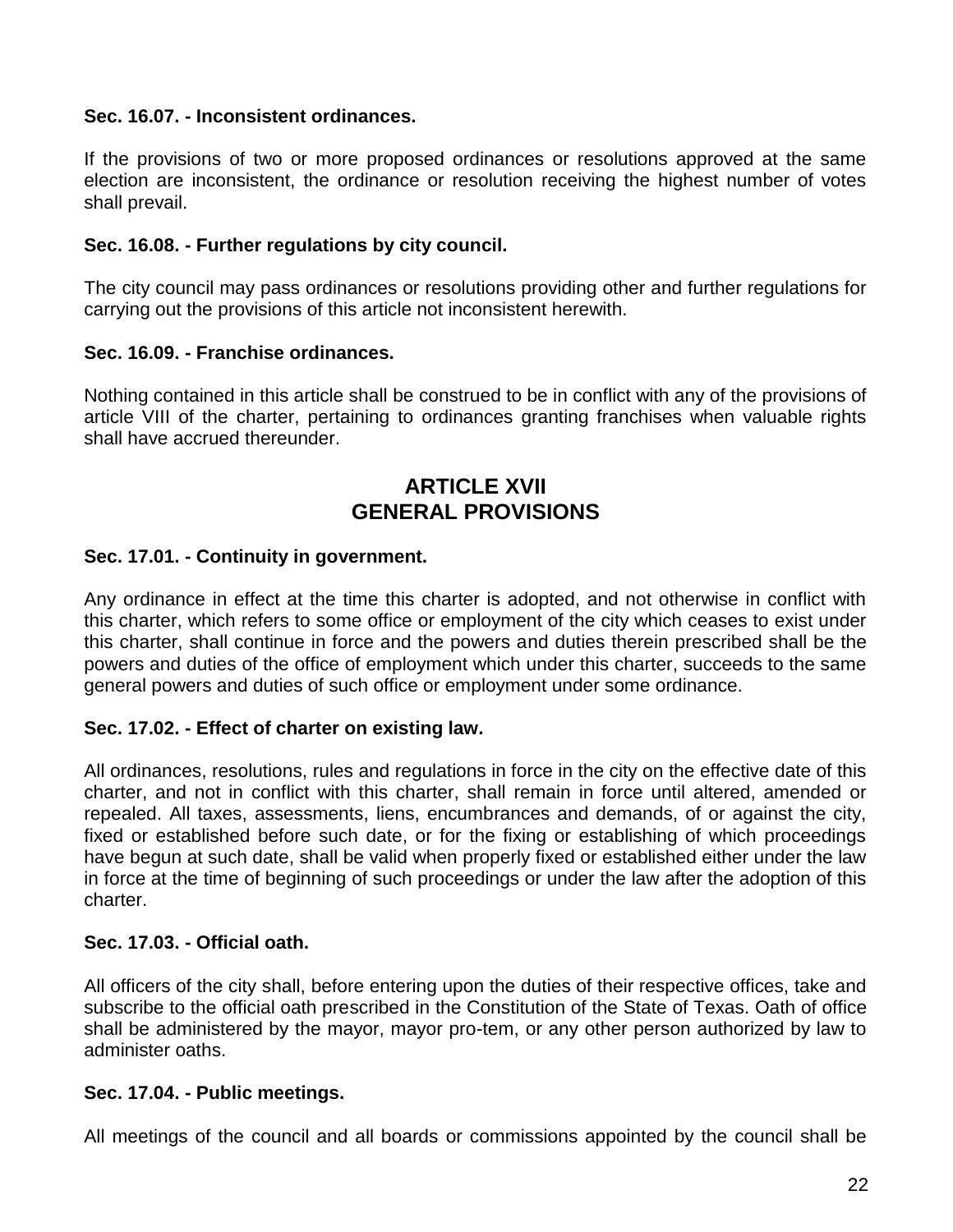open to the public, except those authorized by law to be closed. Minutes of all public meetings shall be kept and such minutes shall constitute public records.

#### **Sec. 17.05. - Public records.**

All public records of every office, department or agency of the city shall be open to inspection by any citizen at all reasonable times, provided that such police records, vital statistics records, or any other records which are closed to the public by law shall not be considered public records for the purpose of this section.

#### **Sec. 17.06. - Official newspaper.**

The council shall have the power to designate by resolution a newspaper of general circulation in the city as the official newspaper, and shall cause to be published therein all captions and necessary notices.

#### **Sec. 17.07. - Notice of injury or damage.**

A. Recognizing that cities and other public entities whose operations are not motivated by profit, but rather by service, are unique in turnover of personnel, that in order to adequately defend the interests of the public, the officials must have timely notice of claims against the city, these reasonable rules are adopted. Any person, firm or corporation who has a claim for property damage, personal injury or death against this city must give the city written notice of the claim within six months from the date of occurrence. Such written claim notice must be given to the mayor or city manager and must contain the following information:

- (1) Name and address of claimant.
- (2) Date of occurrence.
- (3) Place of occurrence.
- (4) Extent of injury.
- (5) Names and addresses of witnesses.
- (6) How the injury occurred.

B. If such notice is not timely given, no action will lie against the city. The notice called for in this section need not be sworn to or verified but must be signed by the claimant or his attorney and delivered to the mayor or city manager, either in person or by certified or registered mail. It shall not suffice to give oral notice nor shall it suffice to deliver or mail the notice to some other employee of the city. The provisions of this section shall apply to persons seeking a money judgment against the city for any type of damages whether the claim involves personal injury or damages arising from some other cause. The written notice required herein must be given to one of the officials set out above within six months from the time when the cause of action arose, or the action shall not lie.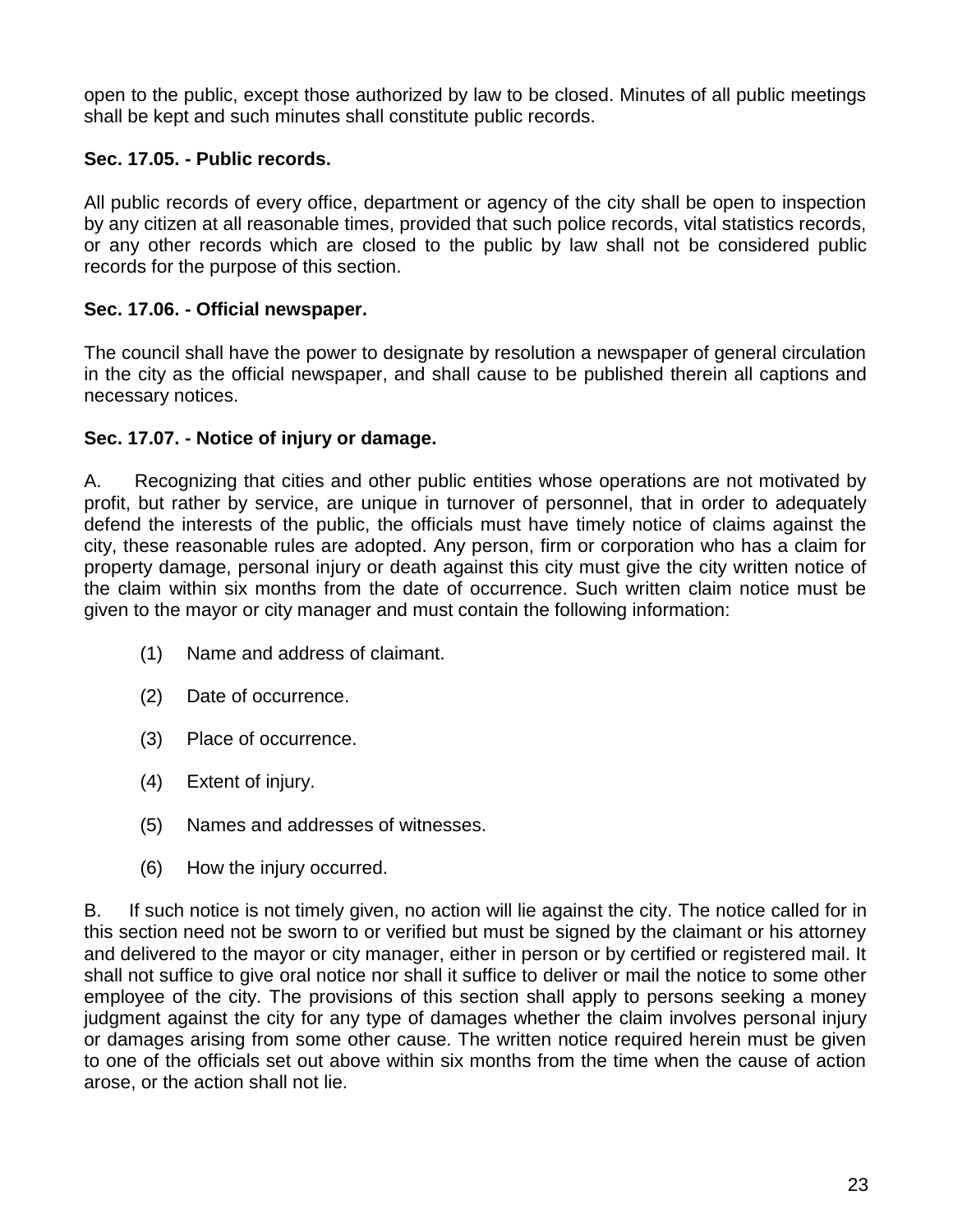#### **Sec. 17.08. - Execution, garnishment and assignment.**

Property, real or personal, belonging to the city, shall not be liable for sale or appropriation under any writ of execution or cost bill. Funds belonging to the city, in the hands of any person, firm or corporation shall not be liable to garnishment, attachment or sequestration, nor shall the city be liable to garnishment on account of any debt it may owe or funds or property it may have on hand or owning to any person. Neither the city, nor any of its officers or agents, shall be required to answer any writ of garnishment or any account whatsoever. The city shall not be liable to the assignee of any wages or any officer, agent or employee of said city, whether earned or unearned, upon any claim or account whatsoever, and as to the city such assignment shall be absolutely void.

#### **Sec. 17.09. - Bond or security not required.**

It shall not be necessary in any action, suit or proceeding in which the city is a party, for any bond, undertaking or security to be executed in behalf of said city but all such actions, suits, appeals or proceedings shall be conducted in the same manner as if each bond, undertaking or security had been given, and said city shall be liable as if such obligation had been duly given and executed.

#### **Sec. 17.10. - Judicial notice.**

This charter shall be deemed a public act and shall have the force and effect of a general law; it may be read in evidence without pleading or proof, and judicial notice shall be taken thereof by all courts and places without further proof.

#### **Sec. 17.11. - Offset to debts.**

The city shall be entitled to counterclaim and offset against any debt, claim, demand or account owed by the city to any person, firm or corporation in arrears to the city for any debt, claim, demand or account of any nature whatsoever including taxes, penalty and interest. No assignment or transfer of any such debt, claim, demand or account owed by the city shall affect the right of the city to offset the sum owed to the city.

#### **Sec. 17.12. - Nepotism.**

No person related within the second degree by affinity or within the third degree by consanguinity to the mayor, or member of the council or the city manager shall be appointed to any paid office, position, clerkship or other service of the city. This prohibition shall not apply, however, to any person who shall have been employed by the city at least one year prior to the time of election of the mayor or councilmember, or the appointment of the city manager.

#### **Sec. 17.13. - Ethics.**

A. No elected or appointed officer or employee of the city shall benefit unduly by reason of his holding public office.

B. No officer or employee having a substantial interest in any proposed or existing contract, purchase, work, sale or service to or by the city shall vote or render a decision, or use his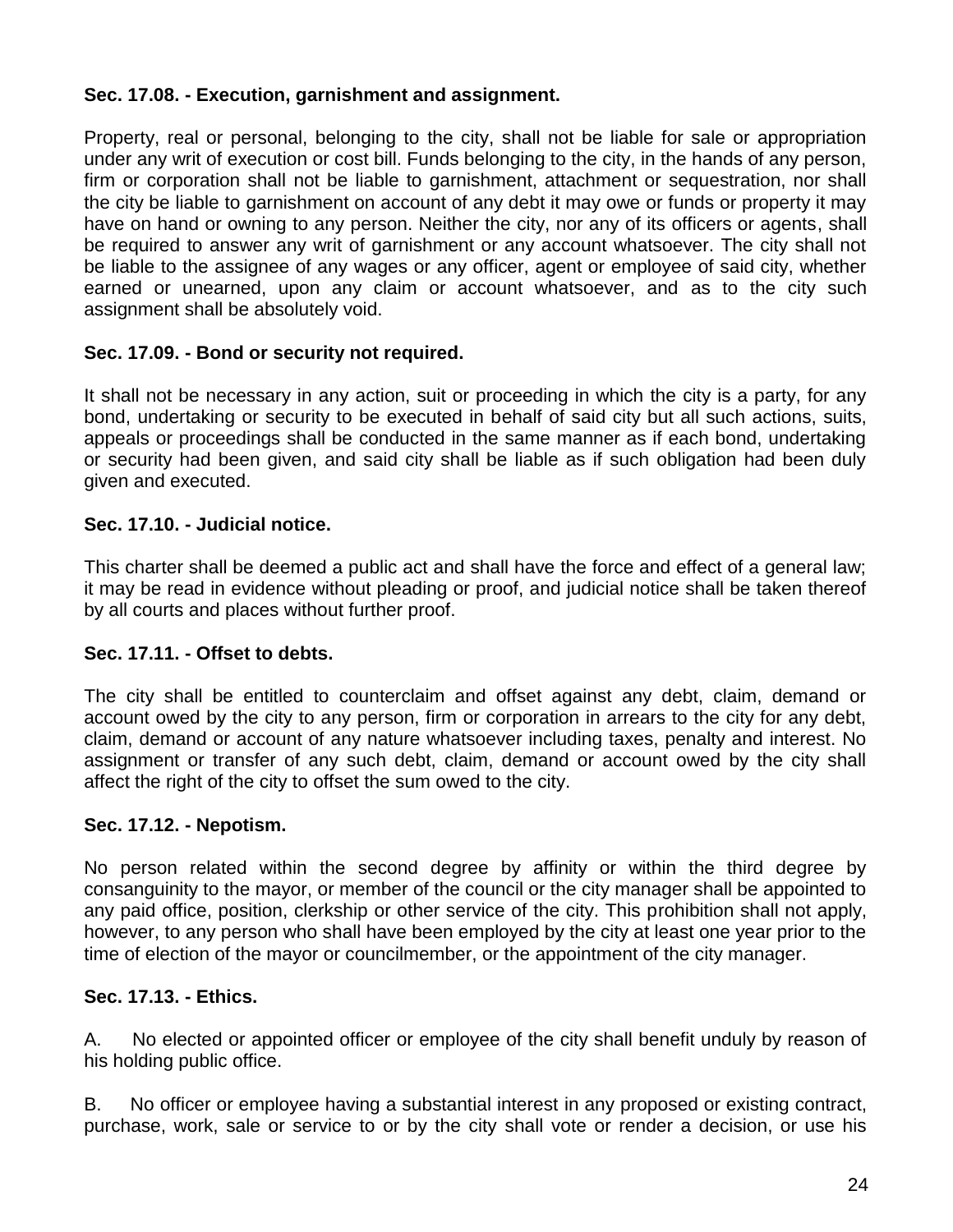position, authority or influence in a manner that would result in his financial betterment to any degree. Further, any elected officer shall publicly disclose any such interest upon assumption of office or prior to consideration of any such matters. This provision is cumulative to all other applicable laws in regard to elected officers.

C. "Substantial interest" means:

(1) When the officer or employee owns 10% or more of the total voting stock or shares of the business entity;

(2) When the officer or employee owns either 10% or more, or \$15,000 or more, of the fair market value of the business entity;

(3) When the officer or employee received more than 10% of his gross income for the previous year from the business entity; or

(4) If a relative within the first degree by consanguinity or affinity has any of the preceding interests.

D. The City of Saginaw shall not purchase goods or services from or enter into contracts for such goods or services with the mayor or any other member of the city council, except in compliance with state law.

E. Failure to comply with any provisions of the foregoing section 17.13A. or 17.13B. shall constitute malfeasance in office and any officer or employee failing to so comply shall immediately forfeit his office or position, and said office or position shall be deemed vacant.

F. Any violation of the foregoing sections 17.13A. or 17.13B. with the knowledge, express or implied, of persons or corporations contracting with the city shall render the contract void.

#### **Sec. 17.14. - Political and religious discrimination.**

No person in the service of the city or seeking admission thereto shall be employed, promoted, demoted, discharged or in any way favored or discriminated against because of political opinions or affiliations or because of race or religious beliefs, provided that such opinions or beliefs do not advocate the overthrow of the government of the United States of America by force or violence.

#### **Sec. 17.15. - Building permits.**

The City of Saginaw shall have power to prohibit the erection or construction of any building or structure of any kind within the City of Saginaw without a permit first having been issued by the city for the construction or erection of such building or structure, and may authorize a fee to be charged for such permit, and in pursuance of said authority may authorize the inspection by the city of all buildings and structures during the progress of their construction and may require that all buildings shall be constructed in conformity with the building code which exists in said city or shall hereafter be passed.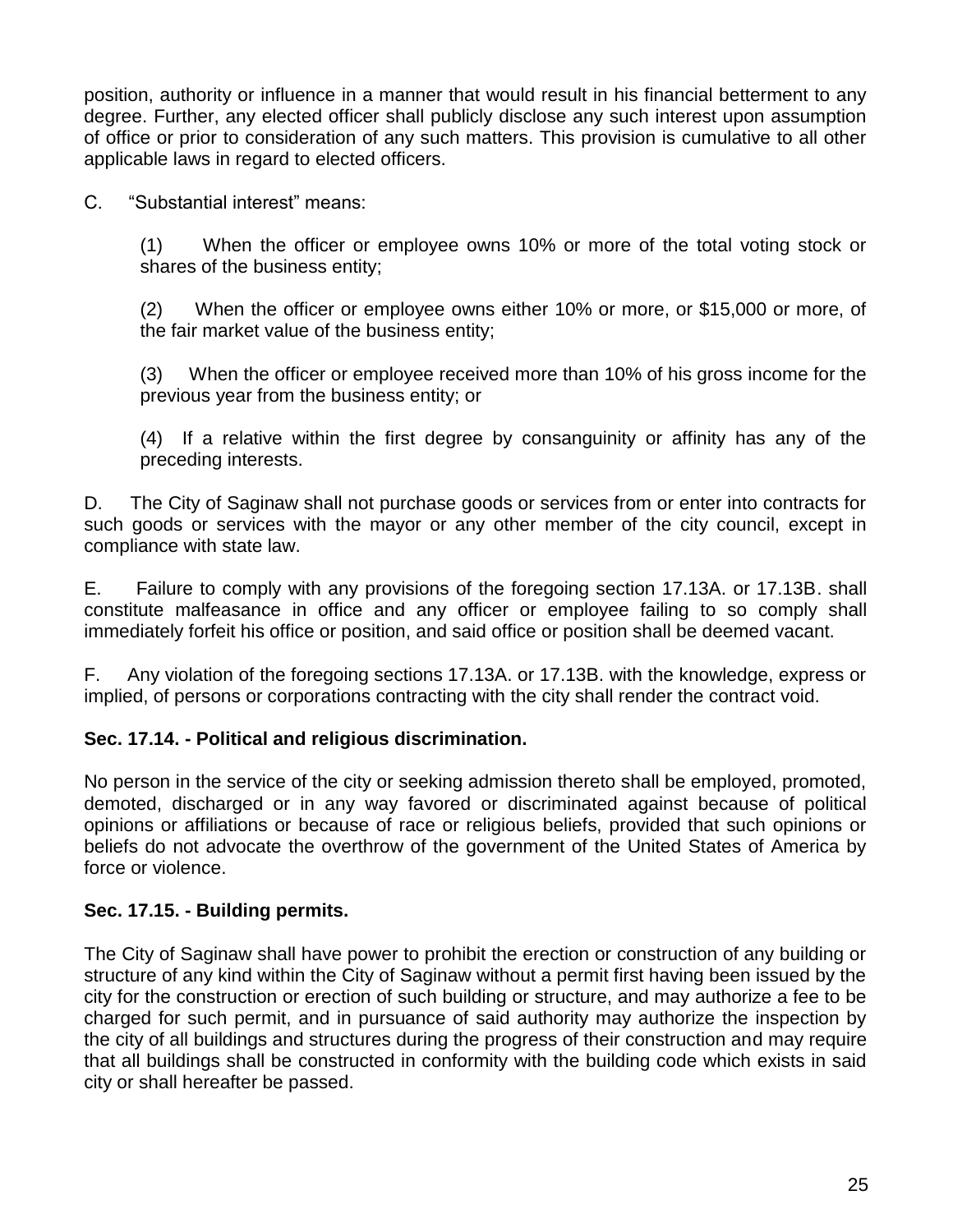#### **Sec. 17.16. - Pools, ponds and lakes.**

The City of Saginaw shall have power to control or prohibit the construction of pools, ponds, or lakes, receiving water from a recognizable stream, creek, branch or natural drainage. The city may control location, construction, height or structure, depth and size of body of water to be impounded. No pool, pond or lake, receiving water from recognizable stream, creek, branch or natural drainage, shall be constructed without first obtaining a permit issued by the city.

#### **Sec. 17.17. - Bonds of city officials, employee, or department director.**

In addition to any bonding provisions herein provided, the council may require any city official, department director or city employee, before entering upon his duties, to execute a good and sufficient bond with a surety company duly authorized to do business in the State of Texas approved by the state insurance board and approved by the council, as surety thereon, said bond to be in such amounts as the council may demand, payable to the City of Saginaw, and conditioned for the faithful performance of the duties of his office; premium of such bond to be paid by the city.

#### **Sec. 17.18. - Bonds of contractors.**

The city council may require good and sufficient bonds of all contractors and shall require payment performance bonds as required by state law, with a good corporate surety duly authorized to do business in the State of Texas and approved by the state insurance board thereon, acceptable to the governing body of the City of Saginaw.

#### **Sec. 17.19. - Amendment of the charter.**

This charter may be amended no more than once every two years as provided by the laws of the State of Texas.

#### **Sec. 17.20. - Construction of the charter.**

In wording of the charter, the use of singular number shall include the plural, and the plural shall include the singular. Words used in the masculine gender shall include the feminine also, unless by reasonable construction, it appears that such was not the intention of this charter.

#### **Sec. 17.21. - Qualification of appointees.**

Any person recommended for an appointive position or any city board, commission and/or committee shall have been a resident of the City of Saginaw a minimum of six months, and not be in arrears in payment of any taxes due the city.

## **ARTICLE XVIII SAVINGS CLAUSE, ETC.**

#### **Sec. 18.01. - Saving clause, etc.**

All powers granted heretofore to cities are hereby preserved. In case of any irreconcilable